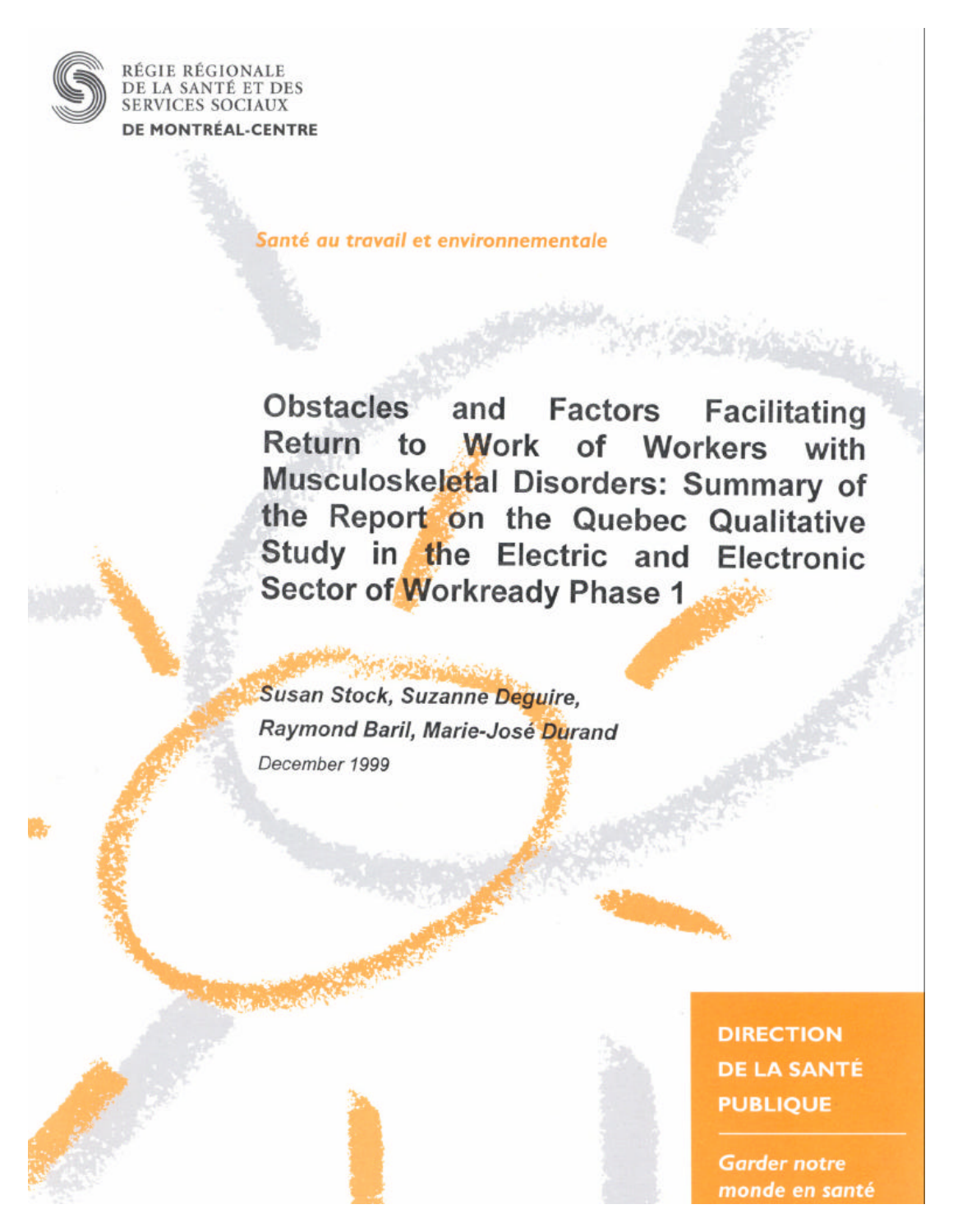Produced by the Occupational and Environmental Health Unit, Montreal Department of Public Health, affiliated with Maisonneuve-Rosemont Hospital

© Direction de la santé publique (Department of Public Health) Régie régionale de la santé et des services sociaux de Montréal-Centre (Regional Health and Social Services Board of Montreal-Centre) (1999) All rights reserved

Legal deposit : 4<sup>th</sup> trimester 1999 Bibliothèque nationale du Québec National Library of Canada

ISBN : 2-89494-211-7 (Original version : ISBN : 2-89494-189-7)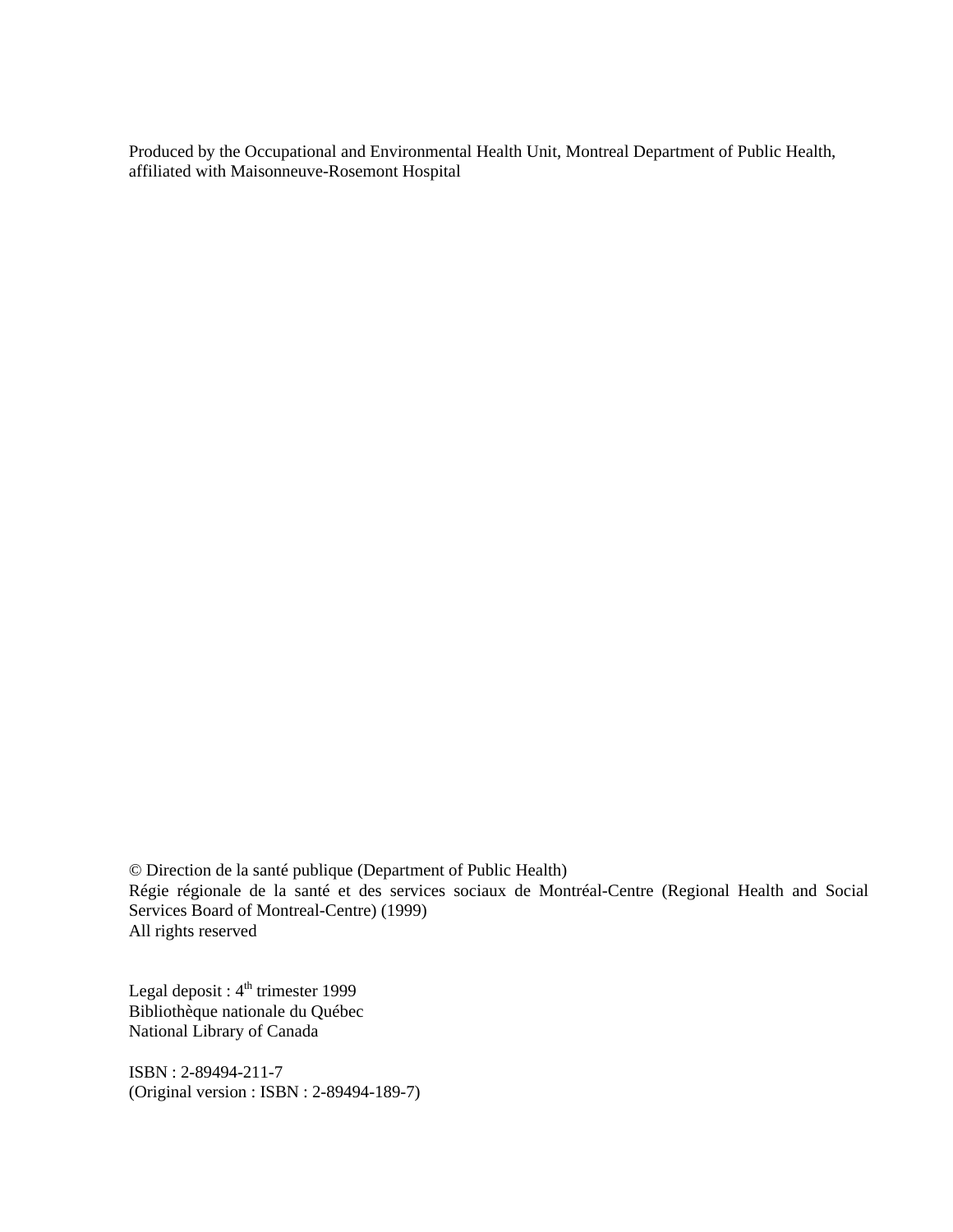# **OBSTACLES AND FACTORS FACILITATING RETURN TO WORK OF WORKERS WITH MUSCULOSKELETAL DISORDERS: SUMMARY OF THE REPORT ON THE QUEBEC QUALITATIVE STUDY IN THE ELECTRIC AND ELECTRONIC SECTOR OF WORKREADY PHASE 1**

Susan Stock, MD M.Sc FRCPC<sup>1,2,3</sup> Suzanne Deguire, MA<sup>1,2</sup> Raymond Baril, PhD**<sup>4</sup>** Marie-José Durand, Erg.  $PhD^{2,5}$ 

**December 1999**

1

<sup>&</sup>lt;sup>1</sup> Montreal Department of Public Health

<sup>&</sup>lt;sup>2</sup> Clinical Research Centre Charles Lemoyne Hospital

 $3$  McGill University

<sup>&</sup>lt;sup>4</sup> IRSST (Quebec Institute for Health and Safety Research)

<sup>&</sup>lt;sup>5</sup> Laval University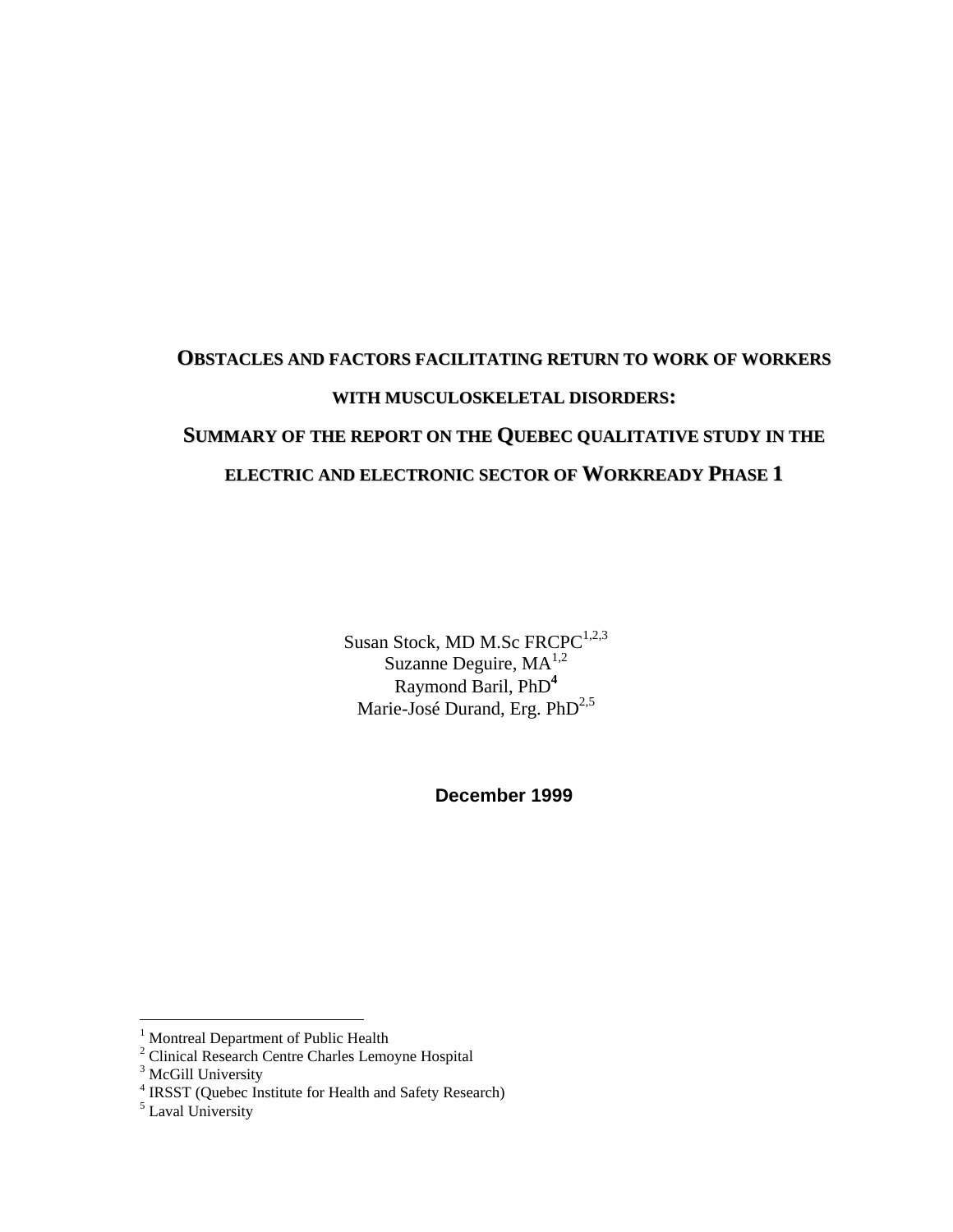## **TABLE OF CONTENTS**

| $2_{-}$ |                                                                                       |  |
|---------|---------------------------------------------------------------------------------------|--|
| $3_{-}$ |                                                                                       |  |
| 3.1     | Description of the participating companies and their measures for managing            |  |
|         |                                                                                       |  |
|         | 3.2 Factors that facilitate or limit the implementation of modified work programs for |  |
|         |                                                                                       |  |
|         | 3.2.1 Communication between the companies and treating physicians 5                   |  |
|         |                                                                                       |  |
|         |                                                                                       |  |
|         |                                                                                       |  |
|         | 3.2.5 The integration of health and safety prevention programs and return to          |  |
|         |                                                                                       |  |
|         |                                                                                       |  |
|         | 3.2.7 The importance of corporate culture in the success of the management of         |  |
|         |                                                                                       |  |
|         |                                                                                       |  |
|         |                                                                                       |  |

#### **TABLE AND DIAGRAMS**

| Table 1:  | Actors in the management of workers with work-related<br>musculoskeletal disorders.                                                                  |
|-----------|------------------------------------------------------------------------------------------------------------------------------------------------------|
| Figure 1: | Objectives of modified work and return to work programs                                                                                              |
| Figure 2: | Relationship between objectives, interventions and factors<br>facilitating return to work (RTW).                                                     |
| Figure 3: | Factors facilitating the participation of treating physicians in the<br>return to work process and the potential benefits of their<br>participation. |
| Figure 4: | Factors facilitating the participation of supervisors in the return to<br>work process and the potential benefits of their participation.            |
| Figure 5: | Factors facilitating the participation of workers in return to work.                                                                                 |
|           |                                                                                                                                                      |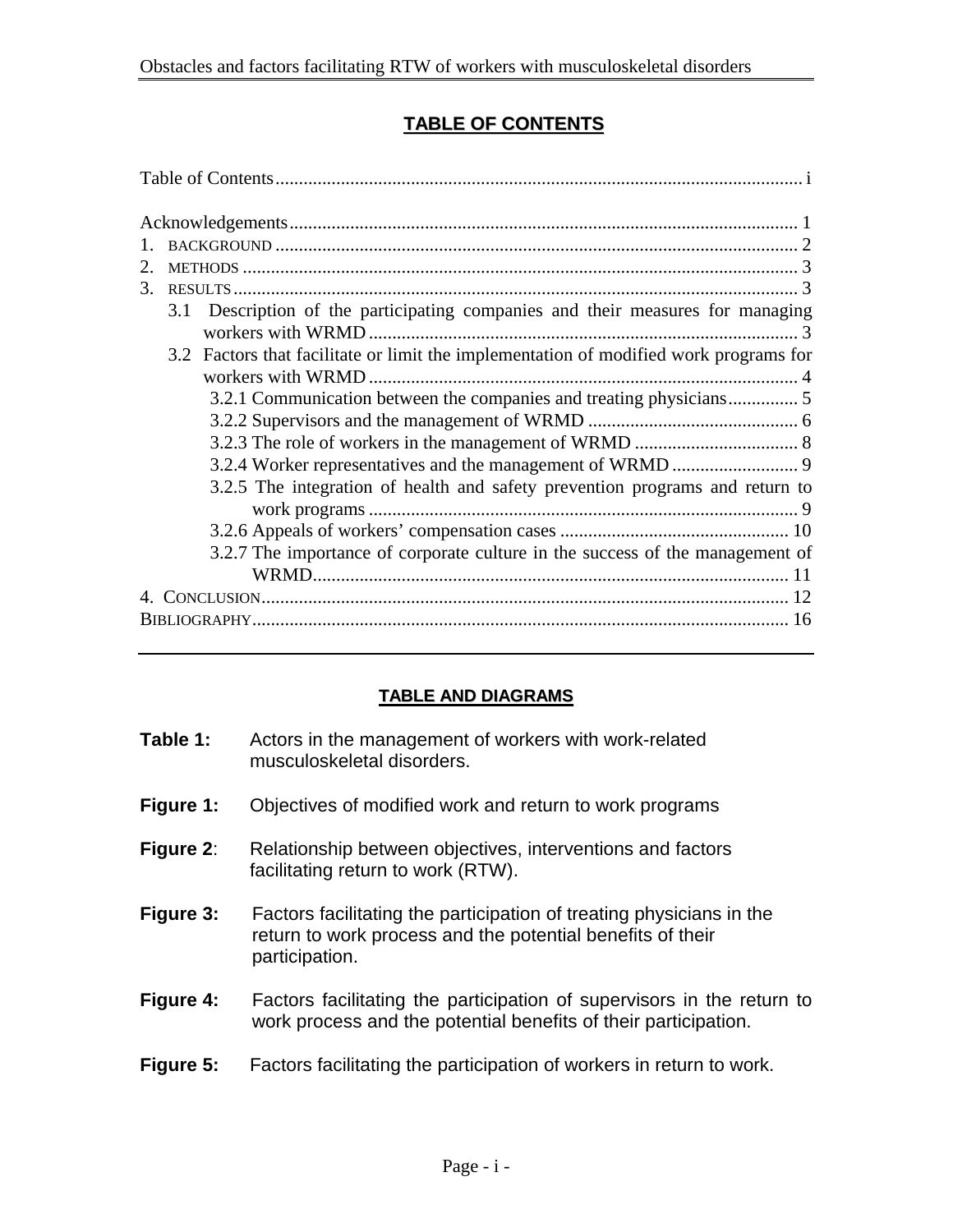#### **ACKNOWLEDGEMENTS**

Firstly, we wish to thank all the participants in our study who gave so freely of their time and helped us gain an appreciation of this complex problem. These include the personnel in the following 10 electric and electronic companies: CAE Electronic, CAMCO, Electropac, EMS Technology (previously SPAR Aerospace), Harris Farinon, Hydro-Québec, I.E.C. Holden Inc., Nortel, Siemens Canada Ltd, and Viasystems Canada and the individuals from the DRIM-4 Montreal regional office of the CSST.

We are also deeply grateful to the bipartite health and safety association for the metal, electric and electronic industries, "*l'Association paritaire pour la santé et la sécurité du travail (ASP) secteur fabrication de produits en métal et de produits électriques*", for all their assistance in this project. We wish to express particular thanks to the association's ergonomist, Serge Simoneau.

We also wish to thank Louise De Guire, Michel Kane, Sylvie Da Luz and Serge Simoneau for their attentive review of the text of the full report and their useful comments. Annie Trudel provided us with very helpful statistical support in the analysis of compensation claims during the selection process of the industry that would be the subject of the study. Francine Parent did the layout of this document and provided excellent secretarial support.

We would also like to thank the research funding agencies that provided financial support for this project including the national centre of excellence HEALNet (Health Applications and Liason Network), the *Institut de recherche en santé et en sécurité du travail du Québec* (IRSST) and the Montreal Department of Public Health.

This document is a summary of the full report of the project. The full report is available in French from the Montreal Department of Public Health. An order form can be found on the last page of this document.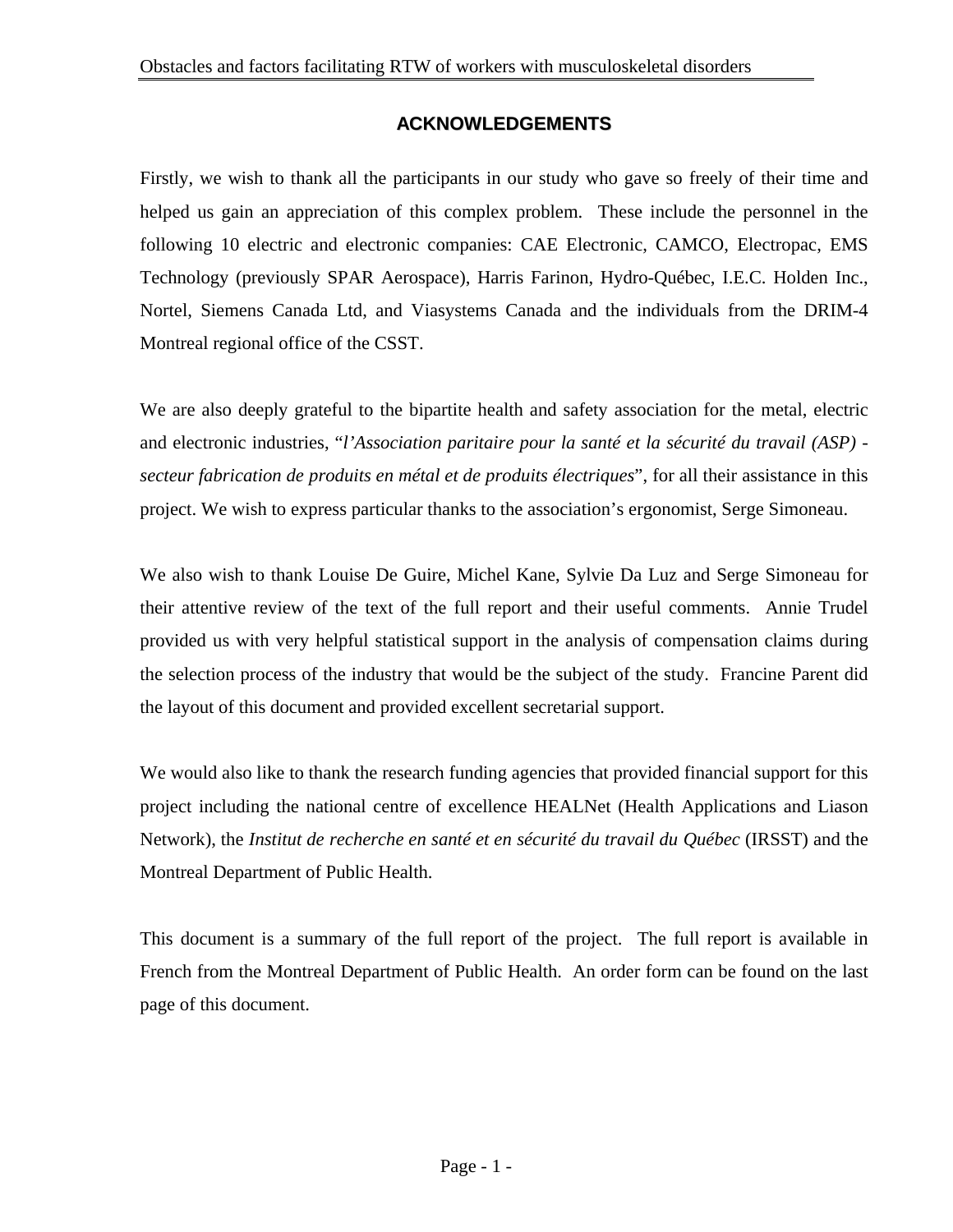#### **1. BACKGROUND**

Numerous scientific studies have shown that many workplaces, including those in the electrical and electronics sector, have significant numbers of workers who develop musculoskeletal disorders such as back or neck pain, tendinitis of the shoulder or wrist, carpal tunnel syndrome, etc. The economic and human costs associated with these disorders are often quite high. Thus, many companies are seeking strategies to more effectively manage cases of work-related musculoskeletal disorders (WRMD) and numerous approaches to dealing with these problems have emerged. There is very little information available about the nature of the various return to work programs that are currently being implemented, about their impact on the work environment or the health of employees nor about the interaction between these programs and existing health services for workers treated for these musculoskeletal disorders. Our research team, therefore, felt it would be useful to better understand how this problem is being addressed in various workplaces in order to eventually develop tools that might assist workplace stakeholders meet their needs in this area and facilitate return to work of workers with musculoskeletal problems.

This Quebec research study is part of a larger Canadian project, called «Workready», that includes researchers from Quebec, Ontario and Manitoba and is funded by HEALNet (the Health Evidence Application and Linkage Network), a national Centre of Excellence funded by the federal government. The **main objectives** of the Quebec component of this project were: to gain a better understanding of how workplaces manage workers with musculoskeletal disorders; to identify what type of solutions have been found to promote the return to regular work of the workers who develop these problems; and to identify the factors that may facilitate or impede the implementation of these solutions.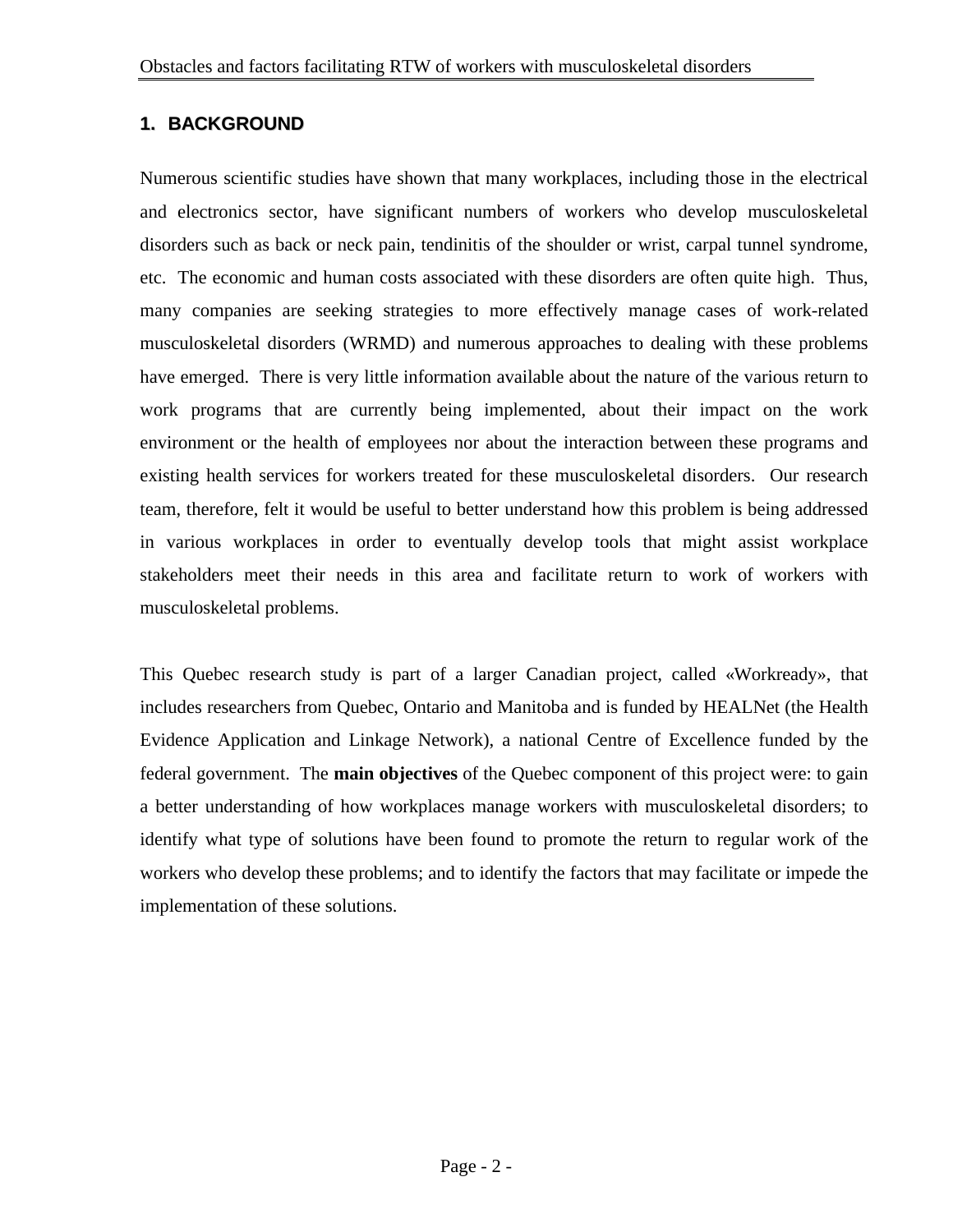#### **2. METHODS**

Interviews were carried out in ten (10) electric and electronic companies located on the island of Montreal. In each company between two and seven people were interviewed, representing the various stakeholders concerned with WRMD (e.g. human resources and health and safety managers, medical services personnel, supervisors, union representatives, workers who had had musculoskeletal disorders and participated in a return to work program). As well, two members of the CSST (Quebec Workers' Compensation Board) from the Montreal regional office that covers companies in the electric and electronic sector were interviewed. Each interview was recorded on cassette and the complete interview was transcribed. Four members of the research team (including a physician, a sociologist, an anthropologist, and an occupational therapist) analysed the transcripts of the 36 individuals interviewed. They identified major themes and subthemes that emerged in the interviews and noted important points made by the various types of stakeholders. The content analysis of the interviews permitted the researchers to identify perceptions of each of the stakeholders and to note similarities and differences among the companies. The goal of the project was to provide an overview of the range of experiences of these companies rather than a portrait of each specific company.

#### **3. RESULTS**

#### **3.1 Description of the participating companies and their measures for managing workers with WRMD**

The companies that participated in the interviews are manufacturers of electric and/or electronic products in the domains of transportation, aerospace, communication, or household appliances or electricity companies.

Among the 10 companies interviewed, six are unionised. Each of the 10 companies has a bipartite health and safety committee with one or more worker representatives and one or more employer representatives. Musculoskeletal injuries occur in each of the companies in our sample, but their numbers vary. The most common musculoskeletal disorders encountered are back pain and disorders of the neck, shoulders, elbows and wrists.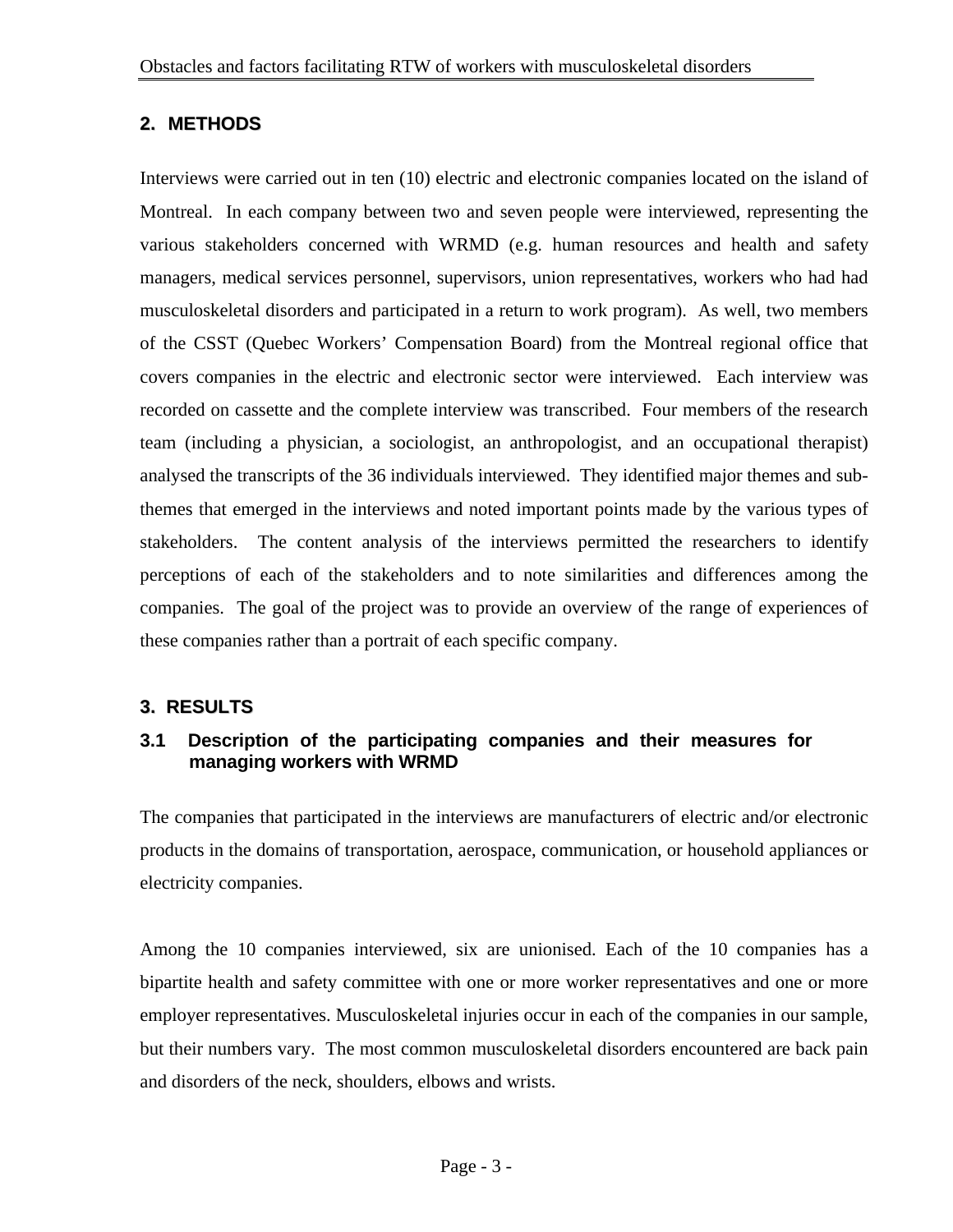The management of WRMD is quite complex due, in part, to the large number of stakeholders involved. (See Table 1.) Their respective roles are sometimes quite different, in other cases, quite complementary; their respective objectives are sometimes quite similar, other times quite distinct. (See Figure 1.) This complexity sometimes prevents managers who develop return to work programs from fully recognising the impact of these programs on the other stakeholders involved. Such problems are much less likely when there is good communication among the various actors/stakeholders.

**Three main types of interventions** for managing workers with WRMD, directly or indirectly, were identified. These include: (1) **administrative, medical and/or legal follow-up**; (2) **modified work programs** (including temporary re-assignments, modification of the existing regular job) and (3) **prevention programs**. Some companies regularly follow workers who are receiving compensation benefits through, for example, weekly telephone or in-person meetings. The medical follow up permits managers of these programs to seek information about the worker's health status and its evolution and the nature of the treatments prescribed. Most of the companies interviewed also include a legal component to the management of WRMD that permits the appeal of some of the compensation claims for WRMD. (see Figure 2).

#### **3.2 Factors that facilitate or limit the implementation of modified work programs for workers with WRMD**

Often the presence of a particular factor facilitates return to work (RTW) while the absence of the same factor is an obstacle to successful RTW. With other factors, their presence is helpful but their absence does not necessarily provide a barrier to successful RTW. One of the most frequently mentioned conditions that facilitates successful management of workers with WRMD is effective **communication, collaboration and trust** among the various stakeholders involved, including internal as well as external stakeholders such as treating physicians or CSST rehabilitation counsellors.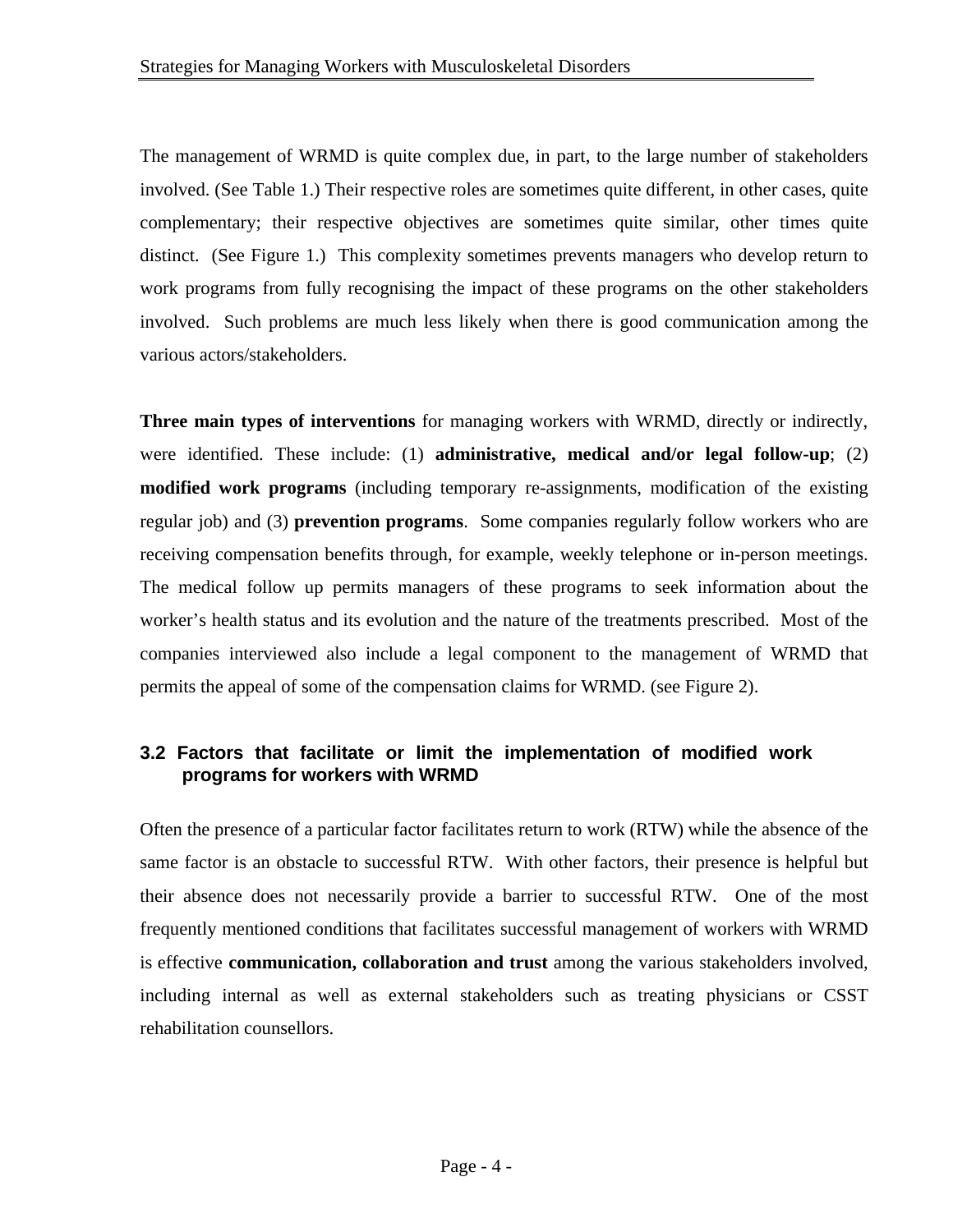#### **3.2.1 Communication between the companies and treating physicians**

The information obtained during the interviews indicates that many companies have difficulty communicating with the treating physicians of injured workers. Some of those interviewed described, treating physicians as sometimes not receptive to contact with the workplace. Some treating physicians were perceived as not sharing the employer's objectives or not understanding the approach to managing WRMD taken by the company. The approach taken by some treating physicians to achieve their objective of promoting the recovery of their patient and/or prevent recurrences or exacerbations may not always further the employers' concern with reducing compensation costs and eliminating or reducing the length of work absence. Several workplace managers and health care professionals have the impression that some physicians are not fully informed about WRMD or are not knowledgeable about the workplace. Such physicians may, therefore, provide imprecise diagnoses, ineffective or unduly lengthy treatments, and vague or inappropriate physical restrictions to their patients. The treating physician's knowledge may also determine the appropriateness of prescribed work absence and its duration. Similarly a lack of understanding of the workplace may affect the capacity of the physician to judge the physical demands of a given job and, the capacity of an injured worker to carry out this job.

Workplace managers of injured workers often seek the opinion of outside specialists or private industrial medicine consultants to verify the information provided by treating physicians concerning diagnosis, date of return to work and the relationship between the injury and the workplace. Frequently there are significant differences between the opinions of the external consultants and those of the treating physicians. The consultation reports of these external industrial medicine consultants chosen by the employer are perceived as quite useful in the management of injured workers, and particularly so in the case of appeals of compensation claims.

Several companies have tried a number of **strategies to facilitate communication** with treating physicians. Examples of such strategies include: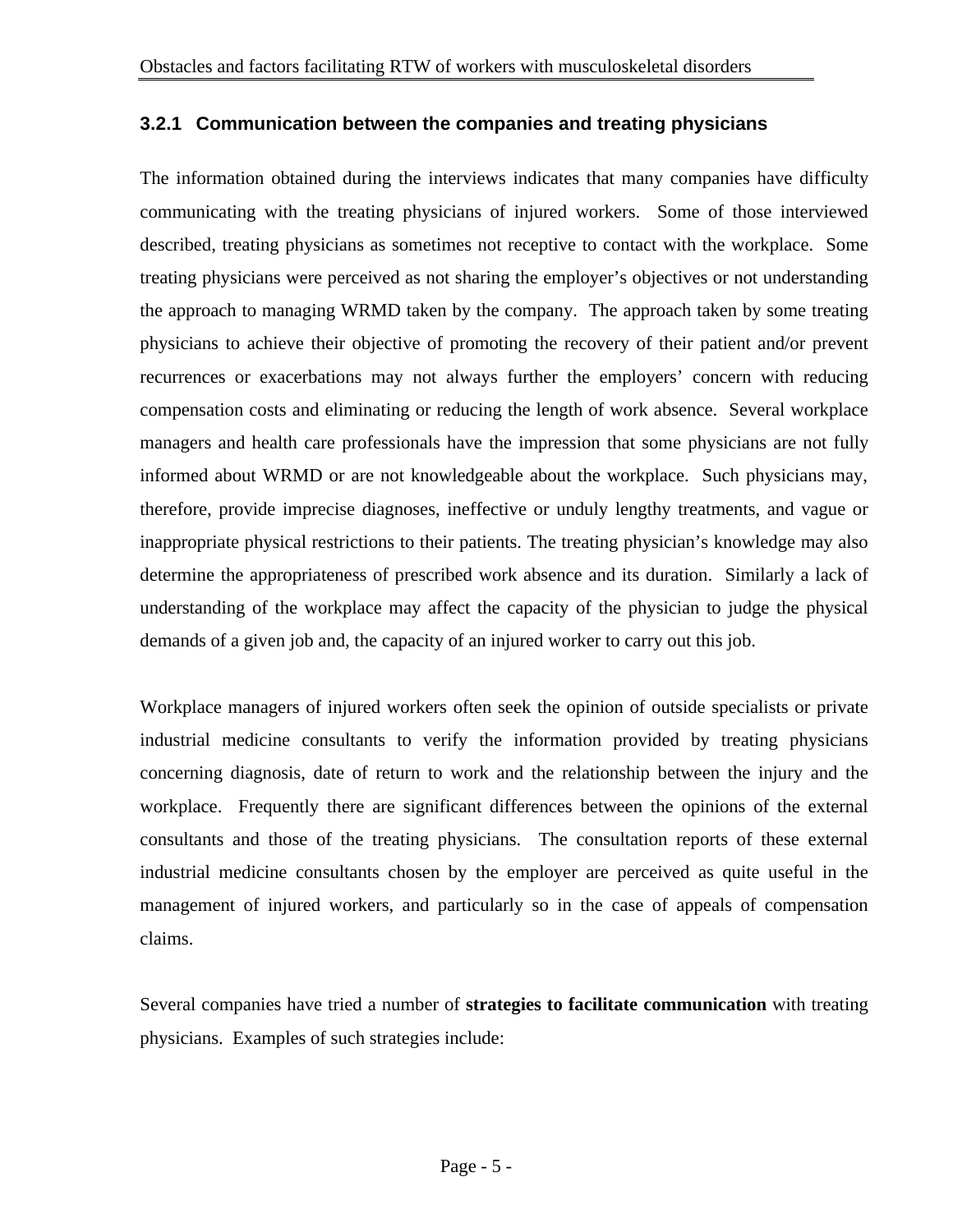- **telephone contact** with the treating physician (not always very easy) **to inform him or her about** the nature of the available jobs in the company **possible «temporary reassignments»**;
- having the injured worker provide the treating physician with **a form** from the employer seeking the necessary **information for administrative and medical follow-up** and/or indicating possible jobs for **temporary re-assignment;**
- **identification and request for simultaneous approval of 2 or 3 possible jobs** for temporary re-assignment. This avoids potential delays associated with temporary re-assignments and provides some flexibility with respect to re-assignments.
- having the injured worker give the treating physician **a copy of the industrial medicine consultant's or specialist's consultation report.**

Figure 3 identifies factors facilitating the participation of treating physicians and the potential benefits of their participation.

#### **3.2.2 Supervisors and the management of WRMD**

Although the primary mandate of supervisors is to respond to production demands, frequently they are given a number of other responsibilities including health and safety functions. In particular, it is often left to the supervisor to find temporary re-assignments or other modified work for injured workers. Unfortunately, these responsibilities are added without prior planning and consultation with supervisors concerning the implications of these added functions on their workload and production responsibilities. Moreover, in some companies the organisational structure may discourage communication between the Production Division and the Division of Human Resources personnel who manage Health and Safety or Return to Work programs. **Frequently, supervisors experience considerable role conflict between their production responsibilities and the demands of the temporary-assignment program.** In this situation, supervisors experience their role in the management of WRMD as an added, and often unwanted, burden. Moreover, supervisors may not have a good understanding of WRMD and ergonomic principles that should be considered when selecting modified work for injured workers. This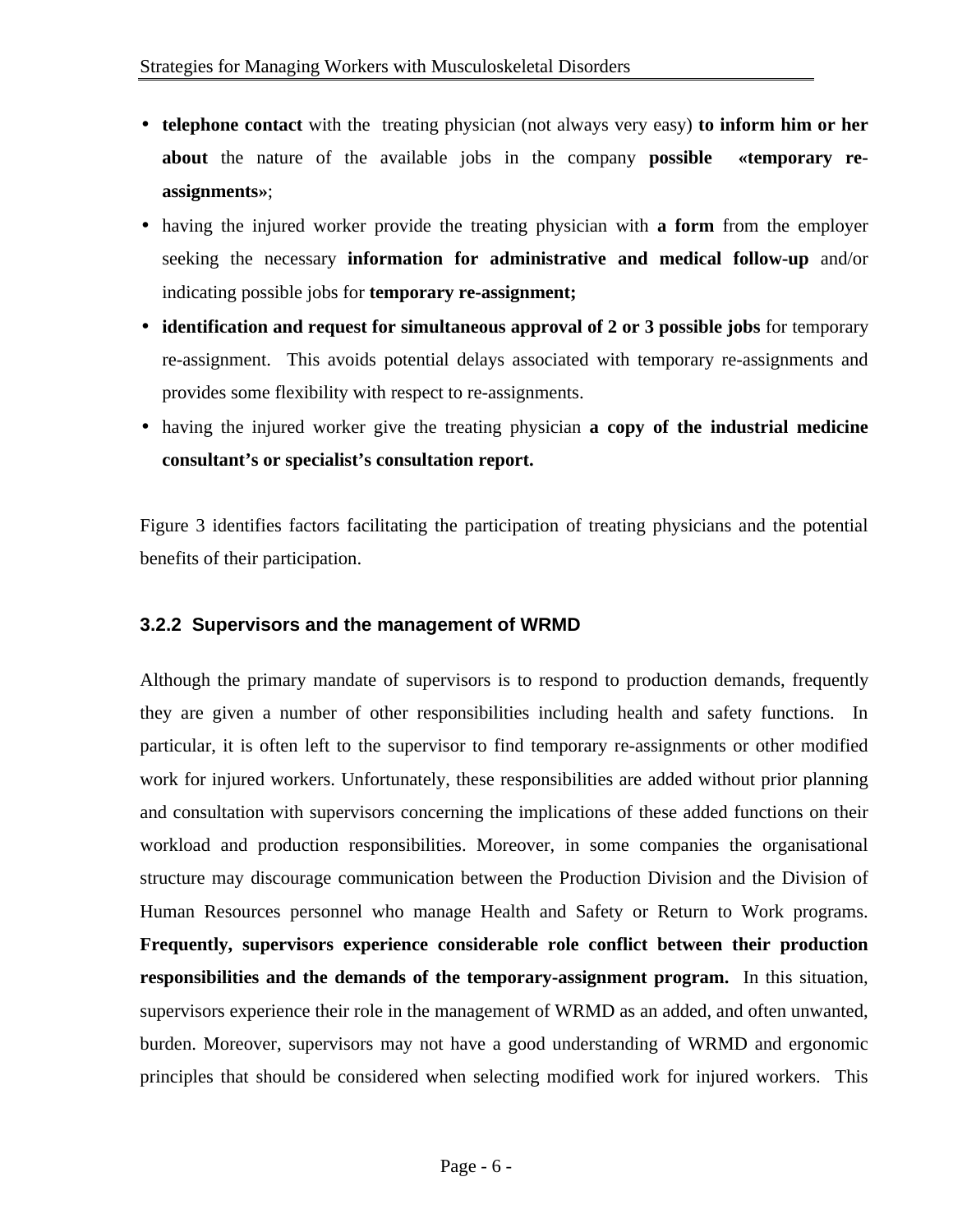lack of knowledge, in addition to organisational obstacles and heavy production demands, may explain why some supervisors do not always respect the physical restrictions prescribed by injured workers' doctors. The lack of time, to carry out all their responsibilities and/or the means or knowledge to do so, and the role conflict described above are all elements that may contribute to the resistance of some supervisors to fully collaborate with modified work programs. Supervisors are more likely to collaborate when their difficulties and needs are taken into account and their role in modified work programs is rewarded in concrete ways. **The element that seems to be most important is the presence of good integration between production and modified work activities,** i.e. adjustments are made in work organisation to take into account the Return to Work program as well as production demands. The companies that appear to be most successful at managing workers with WRMD are those that have achieved this type of integration. Without such integration the temporary re-assignment programs often run into difficulties.

Several companies have developed a number of strategies to facilitate the role of the supervisor in the management of WRMD. For example:

- **senior management,** particularly the Production Manager, **gives high priority to health and safety and modified work programs;**
- **supervisors' responsibilities concerning temporary re-assignment** and health and safety **are clearly defined and included in** their **performance evaluations**;
- **supervisors are included in the conception and implementation of modified work measures** and in health and safety committees that follow up on preventive recommendations for modifying job tasks or workstations;
- **other workplace actors**, such as nurses, health and safety personnel, workers' representatives and/or injured workers themselves **participate in the selection of jobs for temporary reassignation** so that supervisors do not have to carry out this responsibility solely on their own;
- a **data bank of jobs for temporary re-assignation** is created based on ergonomic principles and the site of injury to facilitate the identification of appropriate modified work by the supervisor;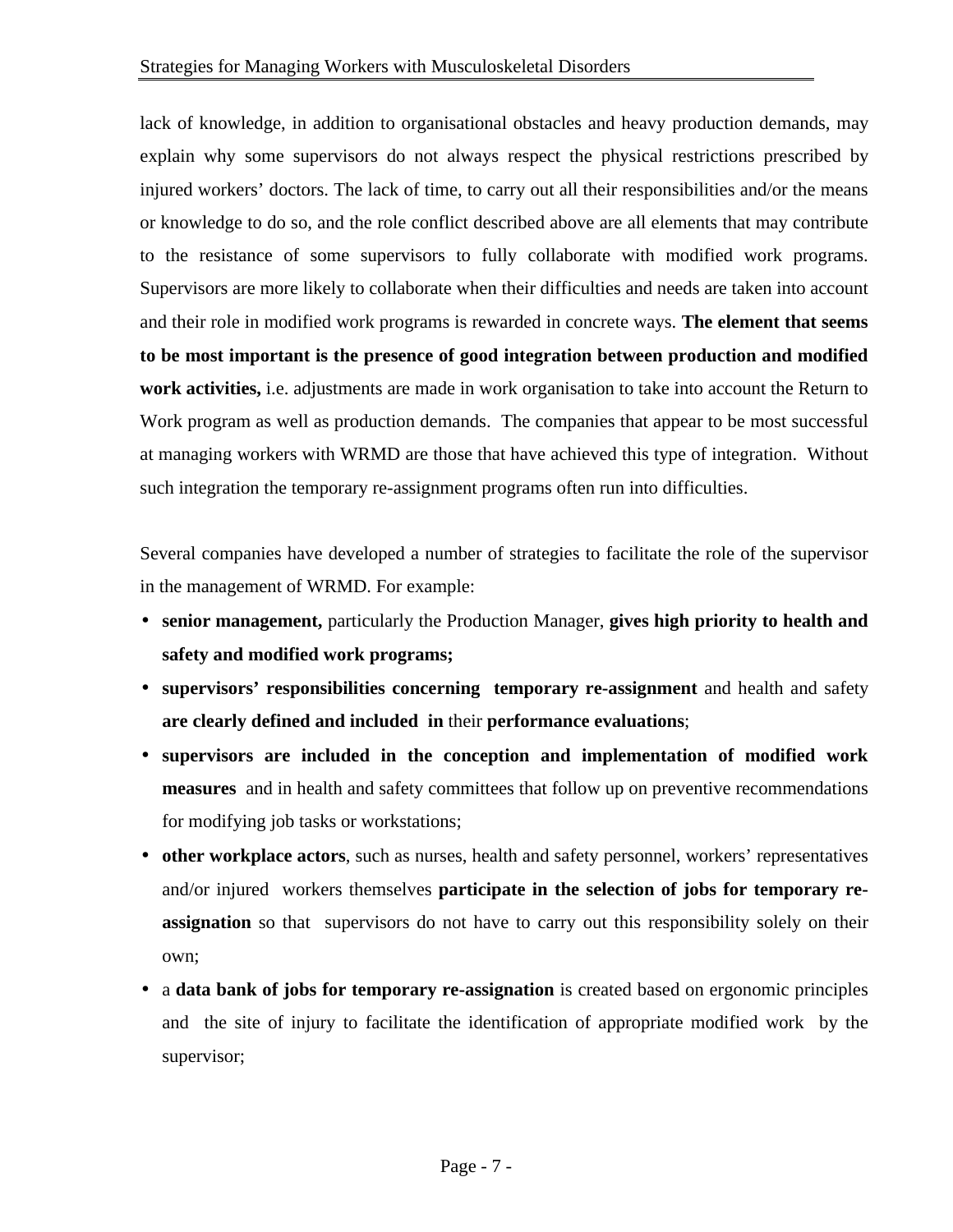- **supervisors are provided training about WRMD, basic ergonomic principles and the principles of modified work**. Such training may increase the likelihood that supervisors respect the physical restrictions injured workers have been prescribed and increase their ability to modify existing jobs so an injured worker can remain on their regular job;
- **production quotas** measured in person-hours **are modified to take into account injured workers** who are not 100% productive;
- temporary re-assignments of workers to **supernumerary positions**, where they are considered supplementary workers and are not included in the calculation of productivity in person-hours;
- **where feasible, attribution of compensation** (and health and safety) **costs to the production department** that generated the injury costs, allowing supervisors to take into account and take credit for the savings associated with temporary re-assignments (or ergonomic improvements of work stations or job design).

Figure 4 summarizes the factors facilitating the participation of supervisors and the potential benefits of their participation.

#### **3.2.3 The role of workers in the management of WRMD**

Injured workers with musculoskeletal disorders are the principal actors affected by return to work interventions. The success of such interventions is dependent, in part, on their collaboration. Such collaboration, in turn, seems to be a function of good labour relations, i.e., harmonious relationships among workers, employers and the union. Several of those interviewed told us that the presence of an active program for the prevention of WRMD with accompanying ergonomic improvements of work stations or job design demonstrated to workers that the employer was concerned with their health and welfare. It appears that **injured workers are more likely to collaborate with return to work programs when they have the impression that the employer is willing to provide early support and that administrative and medical follow up reflects a genuine concern with their health and welfare rather than a single-minded preoccupation with cost control.** It was also suggested that some workers are willing to endure pain for longer periods of time without filing compensation claims when they perceive that the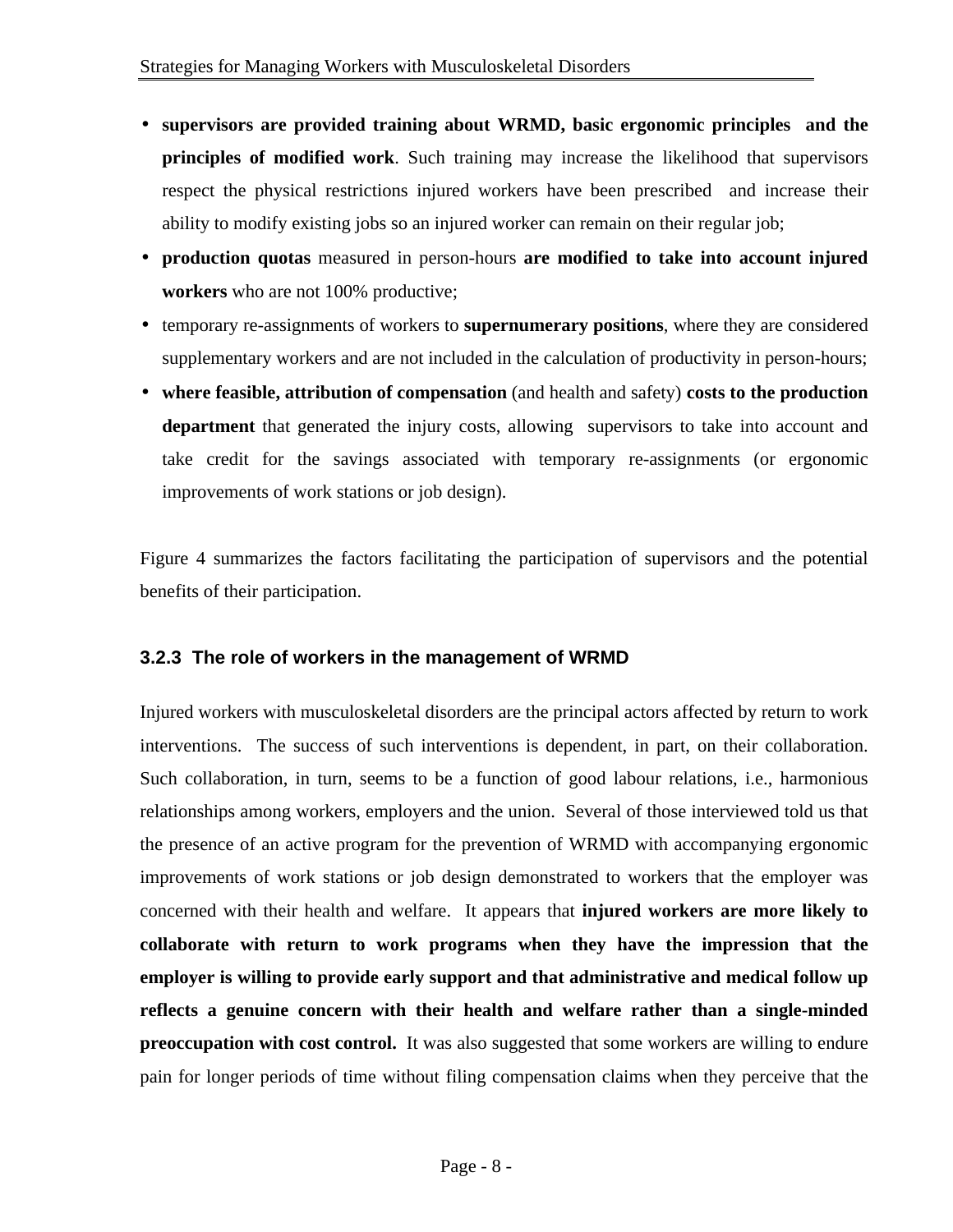company intends to modify jobs and eliminate physical hazards believed by them to be the source of their pain.

Other factors more specific to temporary re-assignation measures that foster the collaboration of injured workers include: the **respect of their physical restrictions** by the supervisor; the temporary re-assignation **to a job perceived** by the injured worker **as useful and productive**; the choice of **temporary re-assignation based on ergonomic criteria** and the nature of the disorder; the temporary re-assignation of workers **to a job in the same department** (maintenance of the same co-workers and work environment). Figure 5 summarizes the factors that facilitate the participation of injured workers.

#### **3.2.4 Worker representatives and the management of WRMD**

The participation and collaboration of worker representatives may have a positive effect on the success of early return to work measures. One of the most difficult problems to resolve when choosing modified work for injured workers relates to seniority. Some collective agreements give workers with higher seniority priority access to less physically demanding jobs. For some unions this is seen as a necessary accommodation for ageing workers but is experienced by some managers as a difficult obstacle to the accommodation of injured workers.

#### **3.2.5 The integration of health and safety prevention programs and return to work programs**

There appear to be numerous ways of integrating RTW programs with prevention activities. Some of the examples described in the interviews include:

- **the production manager puts a high priority on health and safety prevention and perceives a relationship between physical and organisational work demands and musculoskeletal disorders;**
- **the manager responsible for health and safety prevention is mandated**, not only to reduce the number of work injuries but also **to prevent long-term disability** and does so by modifying physical demands of higher risk jobs, implementing temporary re-assignment, etc.;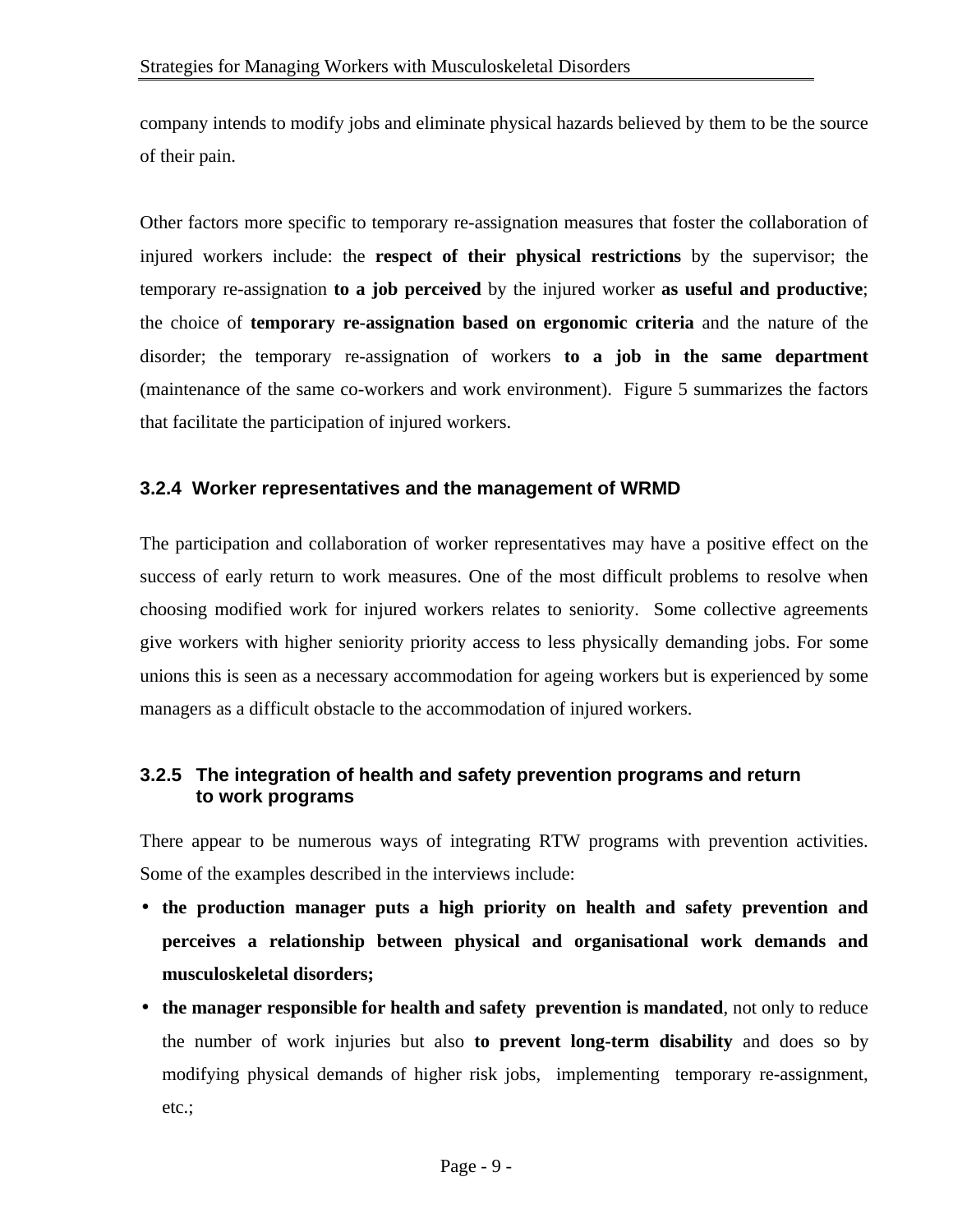- during the injury investigation, those involved will seek to identify **physical or organisational demands that may have contributed to the musculoskeletal disorder and, if appropriate, will make recommendations about modifying the injured worker's job so that he or she can return to their regular job without re-injury or to prevent similar injuries in others doing the same job;**
- **temporary re-assignations are based on the appropriateness of the tasks to the injured worker** given the physical restrictions associated with their disorder and an analysis of the demands of these tasks;
- the same individuals that are involved in activities for the prevention of WRMD are involved in the implementation of the temporary re-assignment program;
- **the health and safety committee participates in the evaluation of cases of WRMD** to identify work-related factors that may have contributed to the disorder and recommend corrective measures if needed;
- **training about ergonomic principles and musculoskeletal disorders is provided to all those involved in the management of workers with WRMD including,** for example, supervisors, human resources managers, engineers, company physicians, nurses, supply buyers, the manager of production, and/or health and safety committee members.

Such integration seems to facilitate the management of WRMD and may lead to a reduction of new cases of WRMD or recurrences and, consequently, a reduction of compensation costs. Moreover, this integration seems to have an important impact on productivity and motivation of workers because they perceive the employer as genuinely concerned with their health and welfare.

#### **3.2.6 Appeals of workers' compensation cases**

The appeal of compensation cases is a management tool whose utilisation in the companies interviewed ranges from systematic appeals of almost all compensation cases for musculoskeletal disorders to no appeals at all. There is, thus, enormous variability among the companies studied. There appear to be two major types of consequences that may result from frequent appeals, one more desirable than the second. For some companies, the appeals process is an important tool to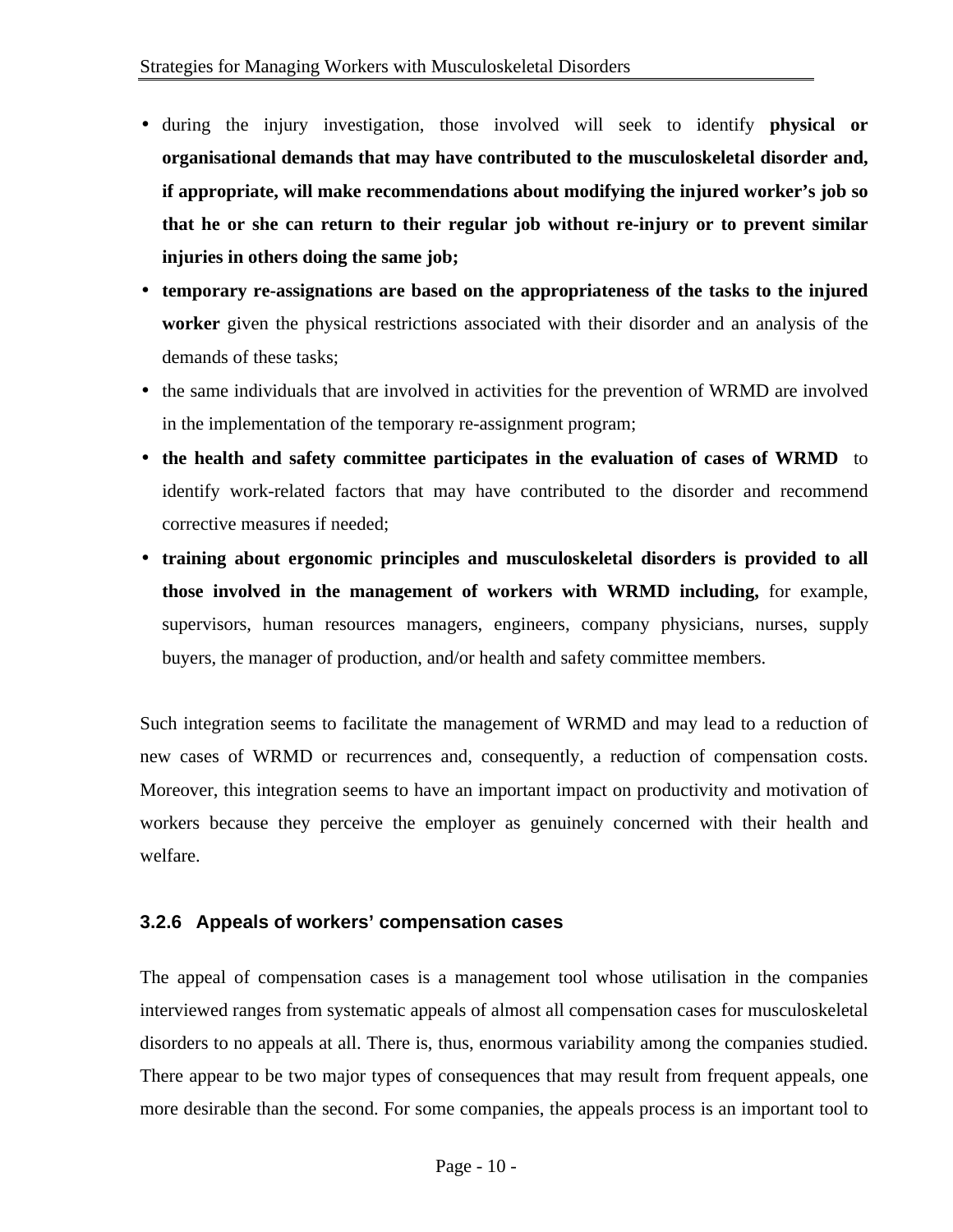reduce compensation costs and to prevent «an epidemic» of musculoskeletal «repetitive strain» claims. Unfortunately, this approach may have a negative impact on labour relations. Union representatives may perceive the employer as lacking respect for the experience of injured workers. Workers who believe they have a genuine work-related musculoskeletal disorder and file a compensation claim that is then appealed by the employer may feel that the employer does not believe them. They may then be less apt to collaborate with temporary re-assignments or other rehabilitation efforts at early return to work. Managers from two different companies noted that their companies are appealing fewer musculoskeletal cases since they began instituting a temporary re-assignment program and have achieved considerable cost savings with these temporary re-assignments due to a large decrease in the number of compensated days off work.

#### **3.2.7 The importance of corporate culture in the success of the management of WRMD**

Another theme that emerged in the interviews was the important influence of upper management on the success of interventions for managing workers with musculoskeletal disorders. When **upper management puts a high priority on health and safety** and supports early return to work programs as well as prevention activities, it appears to create a dynamic that promotes the success of these programs. Similarly, when upper management fosters a **participatory management style** it appears to also promote the success of RTW interventions. A participatory management style, for example, may allow supervisors and/or workers to participate in the planning and implementation of return to work programs and seems to facilitate greater communication and collaboration among the various actors involved. These elements allow better integration between return to work measures for workers with musculoskeletal disorders and production and better co-ordination between these RTW measures and health and safety prevention activities.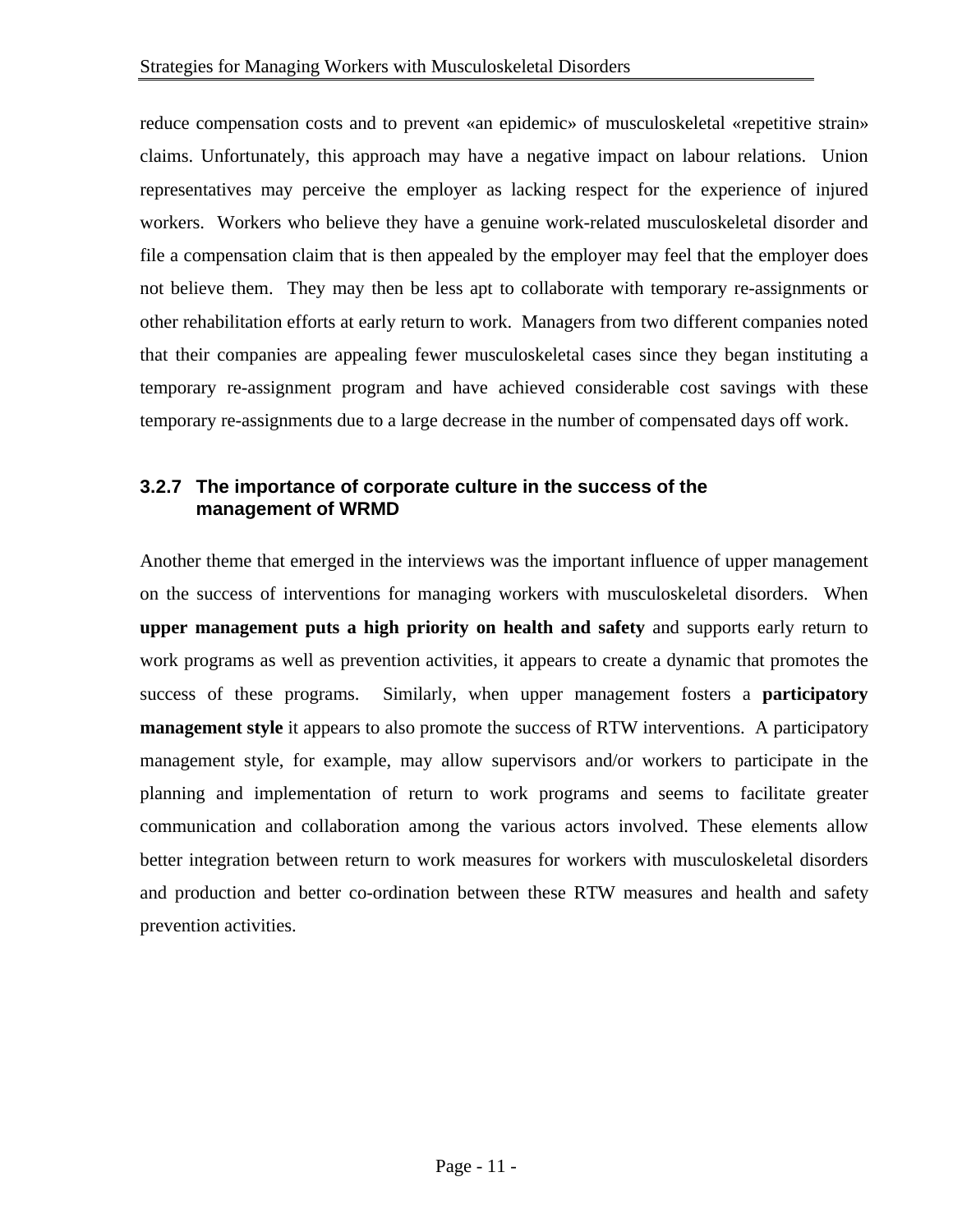#### **4. CONCLUSION**

The results of this study demonstrate that almost all the electric and electronic companies interviewed have implemented some type of modified work measures to facilitate the return to work or maintenance at work of workers with musculoskeletal problems. These measures are provided not only to those receiving workers' compensation, but also, increasingly, to symptomatic workers who have not made workers' compensation claims. This is done presumably to prevent expensive claims and potentially lengthy absences. In recent years, quite a few of the companies interviewed have reduced their workers' compensation costs dramatically by implementing modified work programs, ergonomic prevention programs and/or frequent and rapid appeals of workers' compensation claims.

This study highlights the complexity of implementing workplace modified work and return to work programs and the tremendous importance of good communication and collaboration among the numerous and diverse actors who play a role in such programs. Although there are substantive differences in the approach and forms of return to work measures taken between different companies, a number of common themes emerged during the interviews.

Many of those interviewed described considerable difficulties communicating with the treating physicians of injured workers and expressed frustration with the approach to medical management of these workers, the duration of work absences approved by the physicians, and the inconsistency in the criteria applied by physicians to approve temporary re-assignments proposed by the employer during recovery from an injury. These results are quite similar to the findings of Baril and Berthelette (in press) who conducted an evaluative survey of 16 Quebec companies in four other industrial sectors and to the qualitative findings of our Workready research colleagues in Ontario and Manitoba («Workready Collaborative Group», 1999) who carried out analogous interviews in a wide range of industrial and health care settings. While this project focused on perceptions of those in the workplace, it is readily apparent that this widespread problem warrants further study that includes the point of view of the treating physician.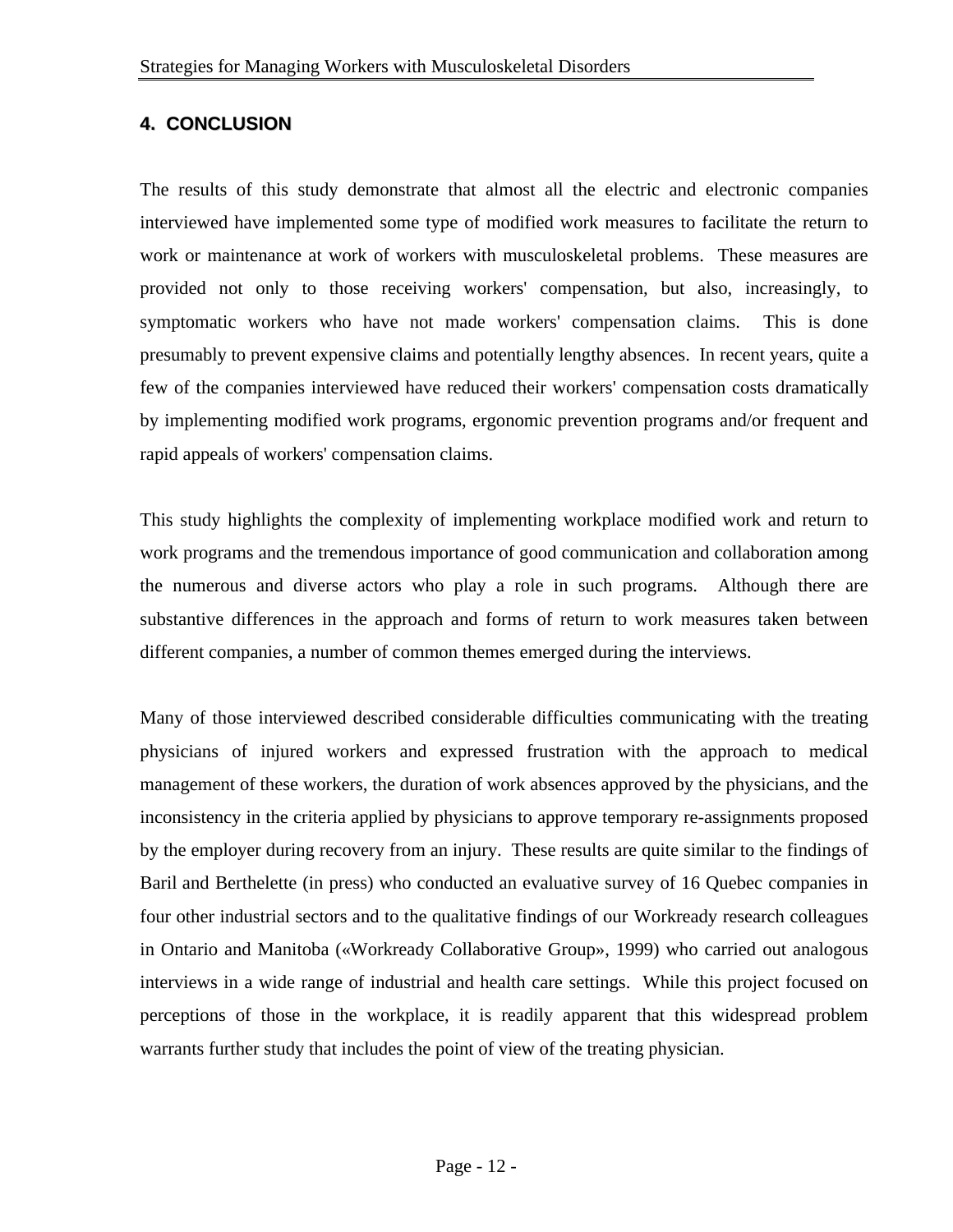Another obstacle to effective implementation of temporary re-assignment measures concerns the role of supervisors in the return to work process. Supervisors face a particularly difficult conflict of roles between their production responsibilities and the responsibilities imposed upon them to find temporary jobs that injured workers can carry out during their recovery. This study highlighted the lack of incentives and the numerous disincentives to their participation in return to work measures. Moreover, modified work assignments that reintegrate injured workers into production jobs can increase demands on co-workers and lead to negative reactions on their part towards the injured worker. This, too, can increase the complexity of the decision-making faced by supervisors who must adjust manpower needs to meet production demands. The role conflict experienced by supervisors also emerged in the studies by Baril and Berthelette mentioned above and by our Workready colleagues in Ontario and Manitoba. Although some companies in our study have found interesting and creative solutions to this problem, quite a few others continue to find this issue a thorny one that is difficult for them to resolve.

Strategies that helped integrate production activities and return to work measures described in the report were found to be major facilitating factors. Similarly, integration of return to work programs and health and safety prevention activities were also found to facilitate the implementation of modified work measures. Thus, companies that carry out an administrative follow up of work injuries that includes an investigation of the physical and organisational factors that may have contributed to the injury and the identification and effective implementation of corrective measures, appear to be more successful at return to work of workers with musculoskeletal problems. Such integration allows them to modify problematic jobs and return injured workers to their regular job without a lengthy temporary re-assignment. This approach may also prevent similar injuries among other workers carrying out the same jobs.

Another theme that came to light in the interviews concerns the factors that influence the collaboration of injured workers in early return to work programs. A number of human resources managers and company medical services health care professionals tended to attribute the resistance of some workers to early return to work programs to personal characteristics of the workers or their attitudes and beliefs. But interviews with health and safety managers,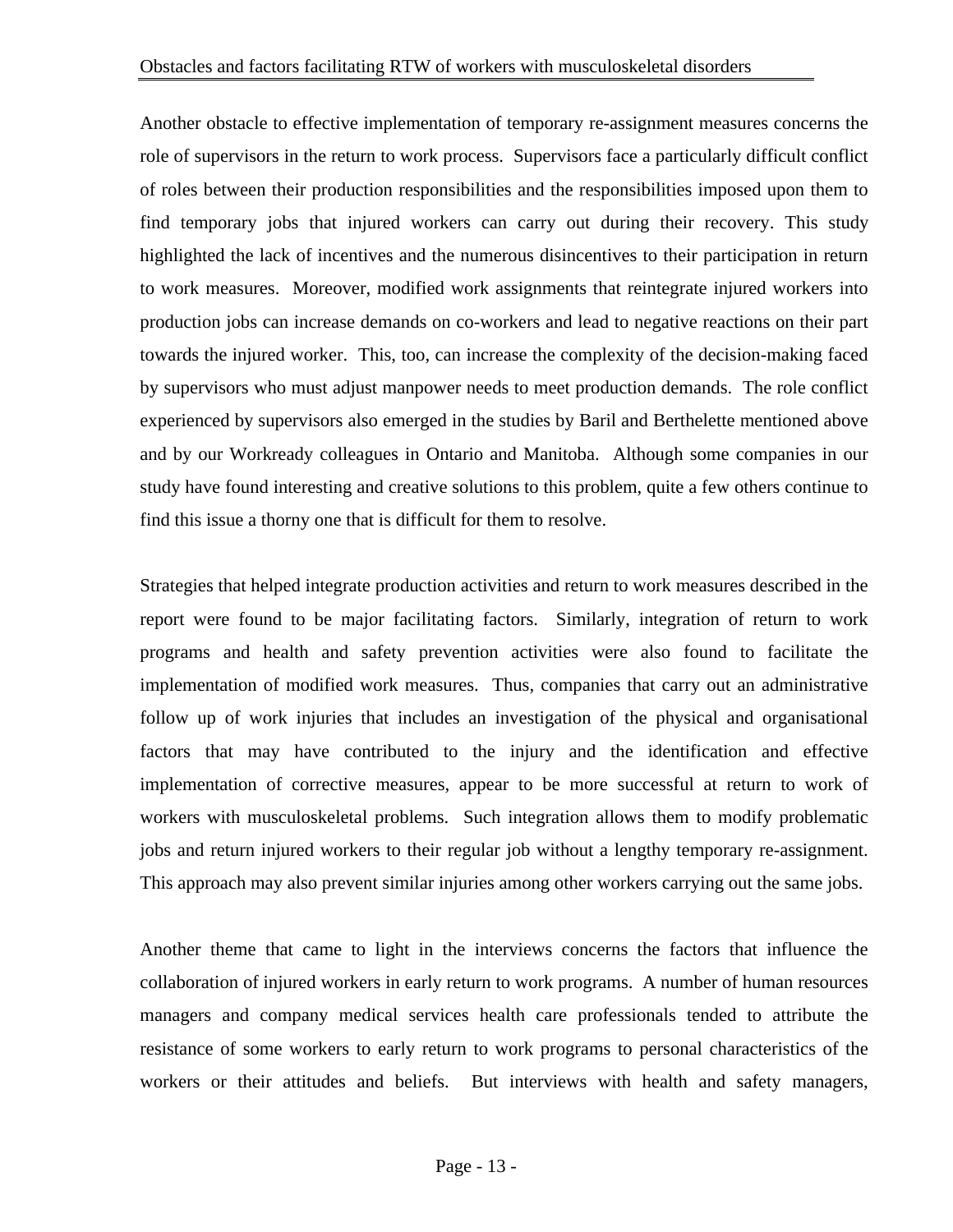supervisors, employee representatives and with injured workers themselves, suggest that a number of organisational factors may also be very important determinants of their participation. In workplaces with extensive participatory ergonomic programs that identify and implement solutions to problems raised by workers, workers and their representatives tend to perceive the employer as sincerely interested in their health and well-being. In such a context, employees seem to be less likely to initiate workers' compensation claims and more likely to willingly cooperate with early return to work measures. Conversely, when there are frequent appeals of workers' compensation claims, employees and/or their representatives are more sceptical about the employers' concern for their health and more suspicious of the employer's motives for implementing health and safety preventive measures or measures to encourage early return to work.

Another important determinant of the injured workers' participation is the nature of work tasks assigned as modified work tasks and the effort expended to identify appropriate job tasks. Workers are more likely to cooperate with modified work proposals when the job demands of proposed tasks respect ergonomic principles and are concordant with their functional capacities, given the nature of their injury, and when their opinion about their capacity to do the work is taken into account. Conversely, workers are more likely to resist modified work programs when little planning is given to job assignments and workers perceive the tasks assigned as unproductive or meaningless.

This study constitutes the first phase of this research project on managing workers with musculoskeletal disorders in the electric and electronic sector. Based on these results, we believe, it may be useful to collaborate with employers and workers in this sector to create «tools» and strategies that would facilitate decision-making concerning WRMD. Specific solutions to the obstacles identified in this study may vary from one company to another due, in part, to differences in their size, organisational structure and culture and/or the type of production carried out. Nonetheless, the reference points for decision-making are similar. It may, therefore, be possible to develop a series of tools to facilitate decision-making by the major actors that could be adapted by each company according to their individual needs. Such tools would be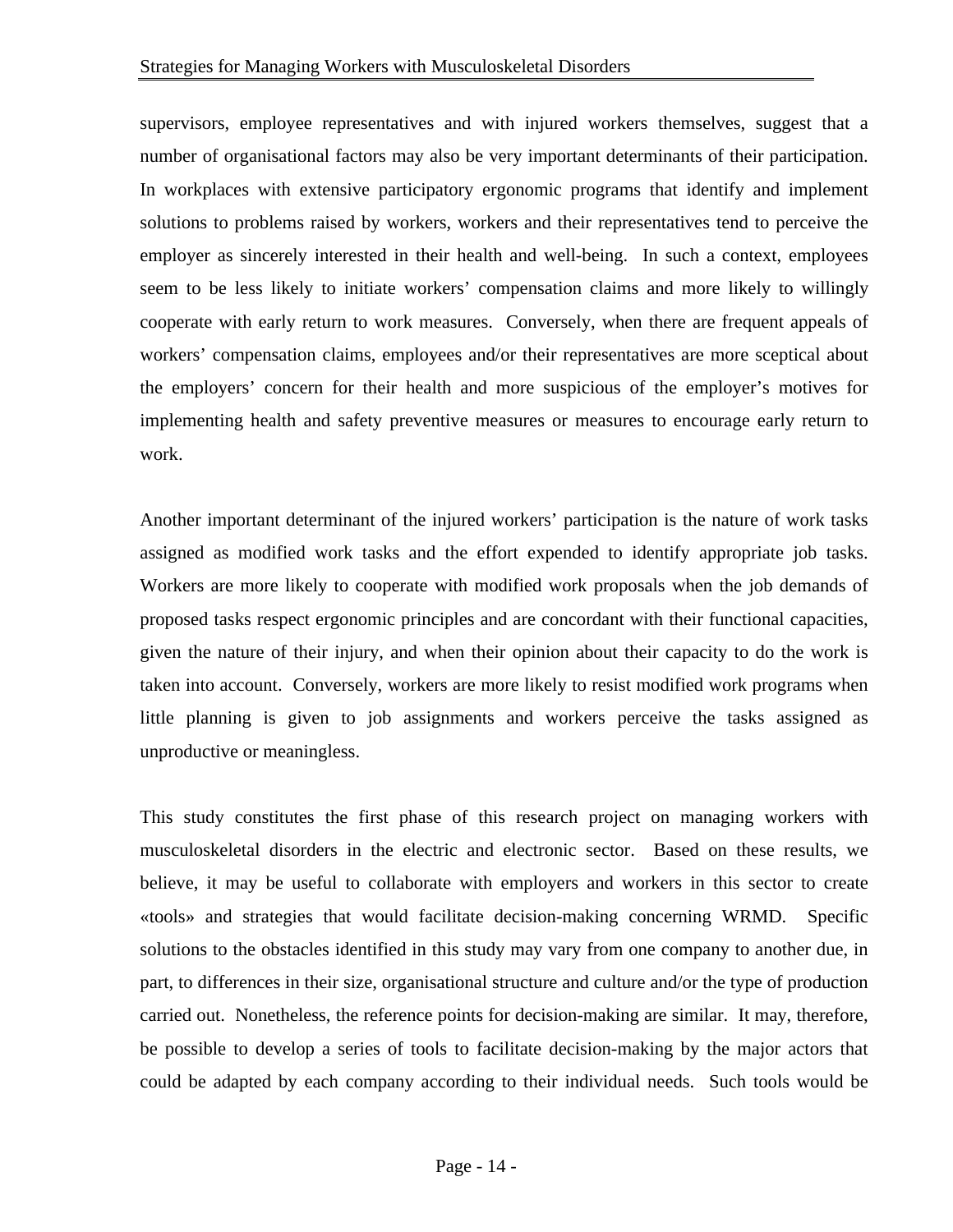specifically tailored in content and format to each type of stakeholder (e.g. upper management, managers of RTW and health and safety programs, supervisors, workers and their representatives, treating physicians). The next step for our researcher team will be to explore the priorities and specific needs of the various stakeholders for such tools with the industry's bipartite health and safety association and representatives of interested employers and worker representatives.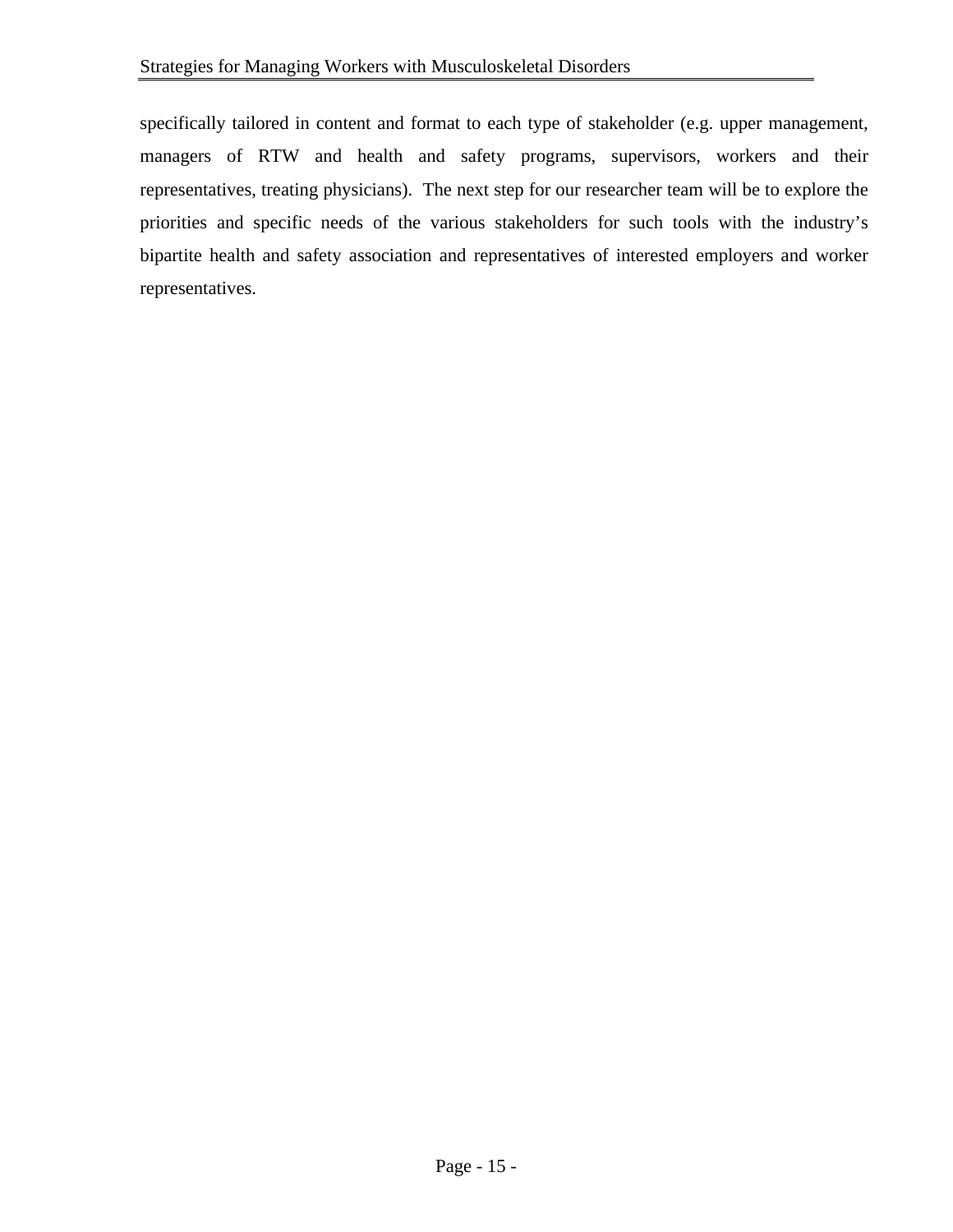#### **BIBLIOGRAPHY**

BARIL, R., MARTIN, J.C., LAPOINTE, C., MASSICOTTE, P. Exploratory study of the provided processes of social and vocational reintegration of workers rehabilitation services by the CSST. IRSST, Avril 1994. (in French)

BARIL, R., BERTHELETTE, D., ROSS, C., GOURDE, D., MASSICOTTE, P., PAJOT, A. Characteristics of workplaces that succeed in reintegrating injured workers. Phase 1: Identification of organisational factors associated with the maintenance of the worker's relationship with the workplace. 1999, IRSST, (in press) (in French).

BERNARD, B.P. (ED.) Musculoskeletal Disorders and Workplace Factors : A Critical Review of Epidemiologic Evidence for Work-related Musculoskeletal Disorders of the Neck, Upper Extremity and Back. US Department of Health and Human Services, Centers for Diseases Control and Prevention, National Institute for Occupational Safety and Health, July 1997.

ÉMOND, A., GUYON, L., CAMIRAND, F. Et la santé, ça va? Tome 1 : 1987 Quebec Health Survey Report. Ministère de la santé et des services sociaux du Québec. Les Publications du Québec, 1988. (in French)

FORDYCE, W. (ED). Back Pain in the workplace : Management of Disability in Non-specific Conditions. Seattle, Wash. : International Association for the Study Pain Press, 1995.

HAGBERG, M., SILVERSTEIN, B., WELLS, R., SMITH, M.J., HENDRICK, H.W., CARAYON, P., PERUSSE, M. Work Related Musculoskeletal Disorders (WMSDs): A Reference Book for Prevention. Taylor & Francis Inc., Bristol, PA 1995.

KUORINKA, I., FORCIER, L. (EDS) Les lésions attribuables au travail répétitif. Éditions Multimondes, Ste-Foy, Québec, 1995.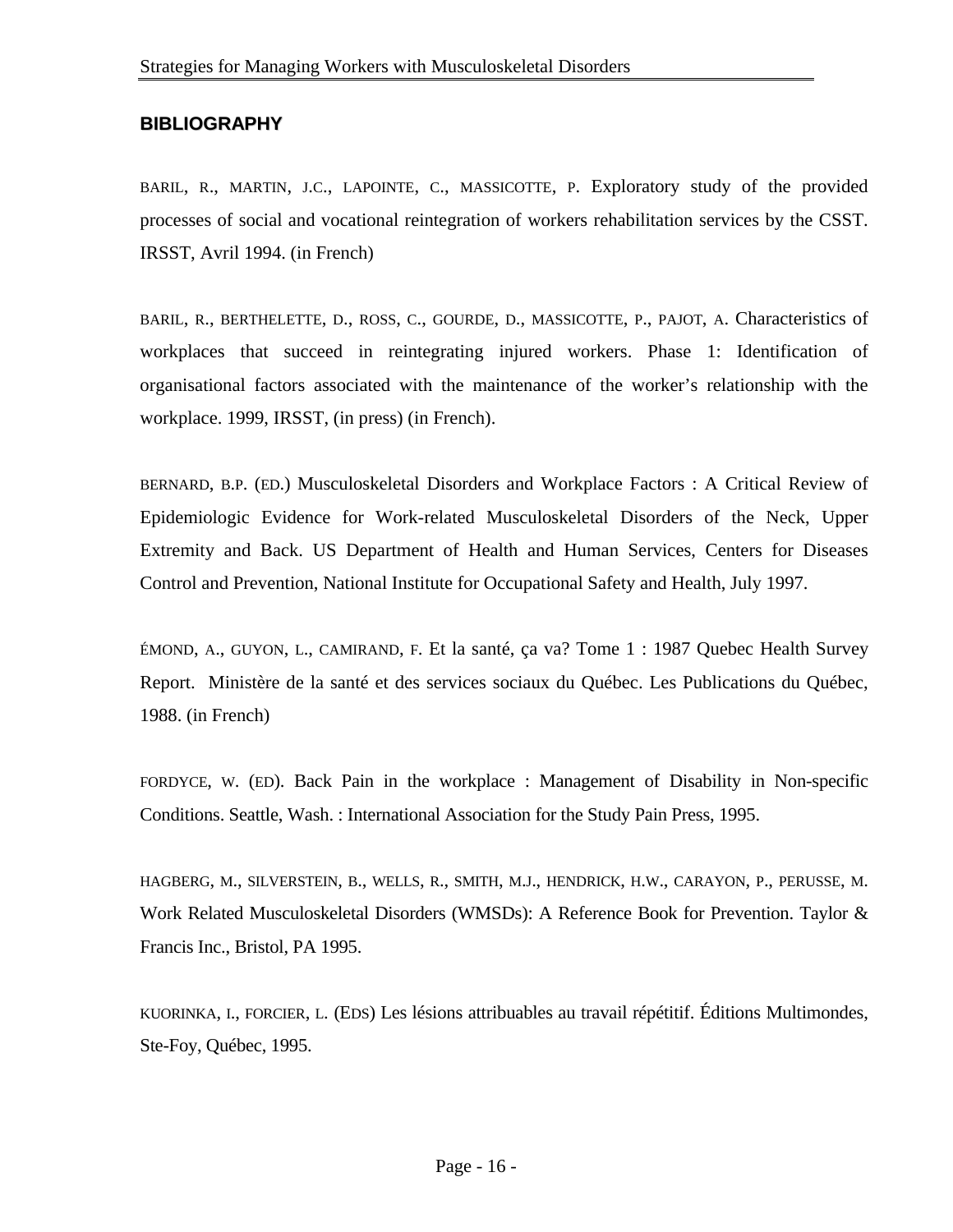NATIONAL RESEARCH COUNCIL. Committee on Human Factors, Commission on Behavioral and Social Sciences and Education. Work-related Musculoskeletal Disorders : A Review of the Evidence, National Academy Press, Washington, DC, 1998.

STOCK, S. Portrait of 1991 compensated musculoskeletal disorders in workers on the Island of Montreal. Montreal Department of Public Health. Regional Health Social and Services Board of Montréal-Centre, Sept. 1997.

TARASUK, V., EAKIN, J. « Back problems are for life: perceived vulnerability and its implications for chronic disability. », Journal of Occupational Therapy, 1994, 4, 55-64.

WORKREADY COLLABORATIVE GROUP. Facilitation of Return to Work After a Soft Tissue Injury: Synthesizing Evidence and Experience, Report of Workready Phase 1 to HEALNet, 1999.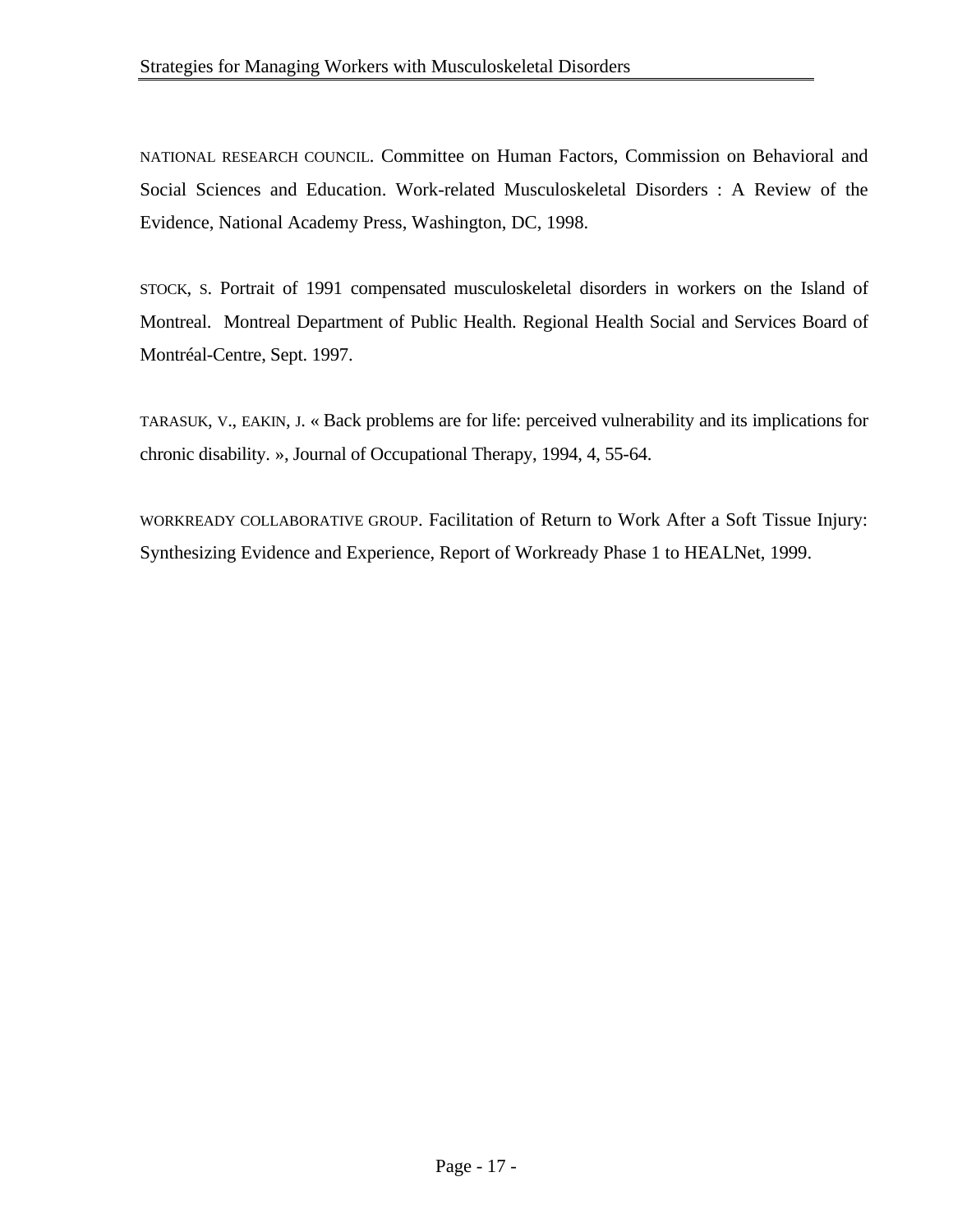# **TABLE AND DIAGRAMS**

- **Table 1 :** Actors in the management of workers with work-related musculoskeletal disorders.
- **Figure 1 :** Objectives of modified work and return to work programs
- **Figure 2** : Relationship between objectives, interventions and factors facilitating return to work (RTW).
- **Figure 3 :** Factors facilitating the participation of treating physicians in the return to work process and the potential benefits of their participation.
- **Figure 4 :** Factors facilitating the participation of supervisors in the return to work process and the potential benefits of their participation.
- **Figure 5:** Factors facilitating the participation of workers in return to work.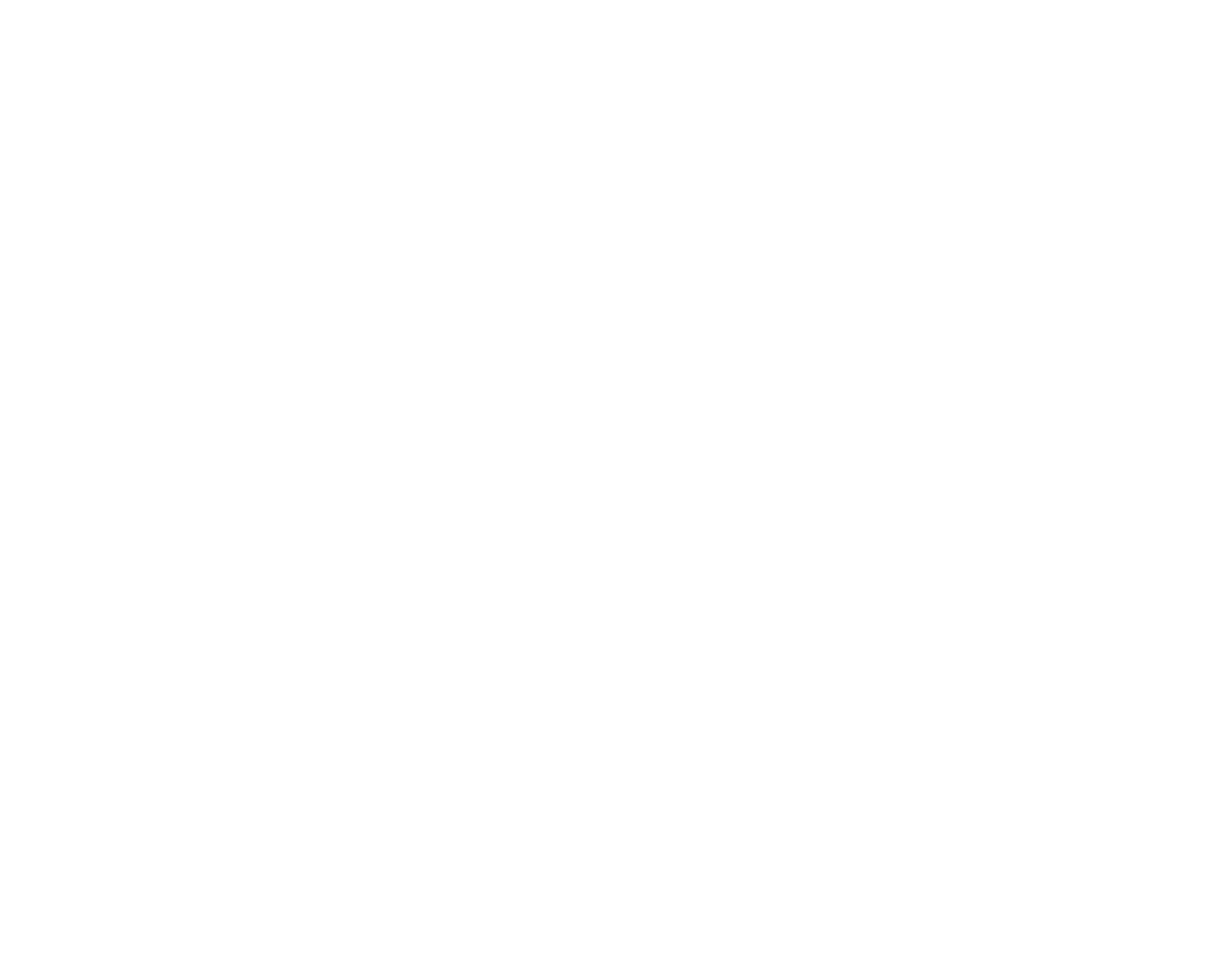### **Table 1 : Actors in the management of workers with work-related musculoskeletal disorders**

## ÿ **Internal to the company:**

- Senior management
- Managers : human resources; health and safety (H&S)
- Company health service (MD, RN)
- Directors of Production or Operations
- Supervisors
- Health & safety committees
- Union reps
- Injured workers
- Co-workers

# ÿ **External to the company:**

- WCB (CSST): claims assessors, rehabilitation, counsellors, inspectors
- Treating physician
- External medical consultants
- Lawyers
- Ergonomists
- **IRSST** research projects
- CLSC (public health OH teams)
- Sectorial H&S association (ASP)
- Employers' health and safety centre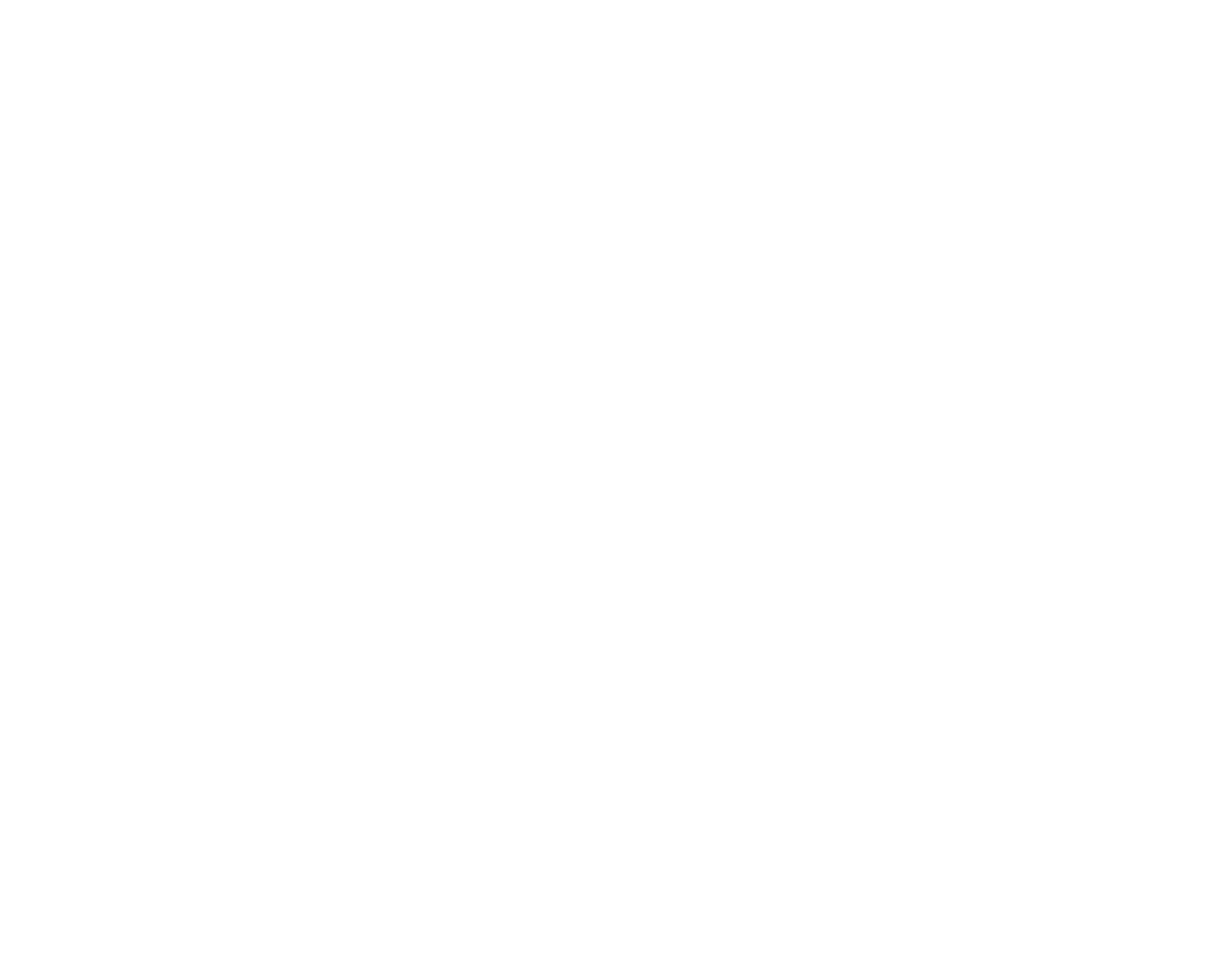

## **Figure 1 : Objectives of modified work and return to work program**

**\* WRMD= Work-related musculoskeletal disorders.**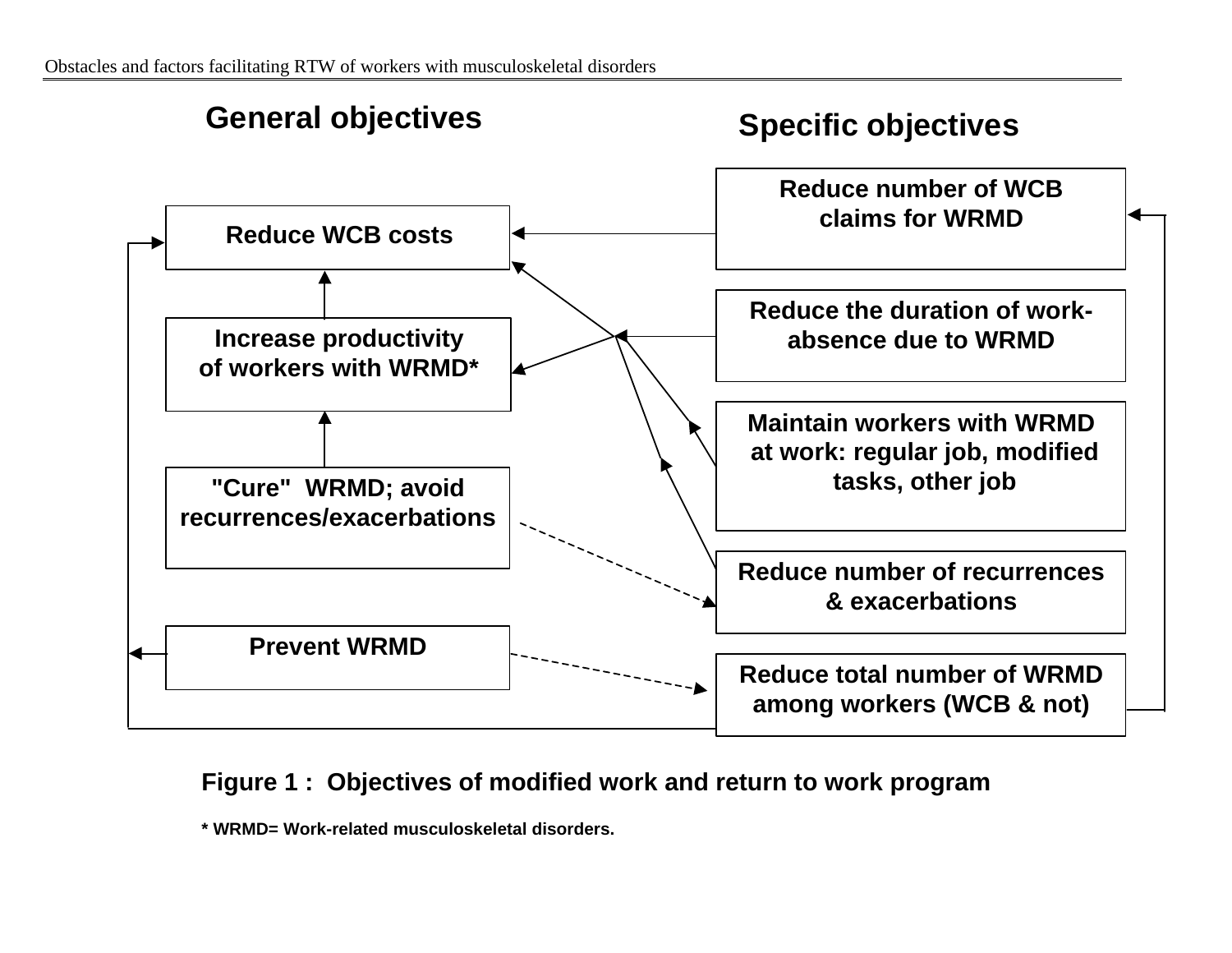![](_page_26_Figure_1.jpeg)

**FIGURE 2: RELATIONSHIP BETWEEN OBJECTIVES, INTERVENTIONS AND FACTORS FACILITATING RETURN TO WORK (RTW)**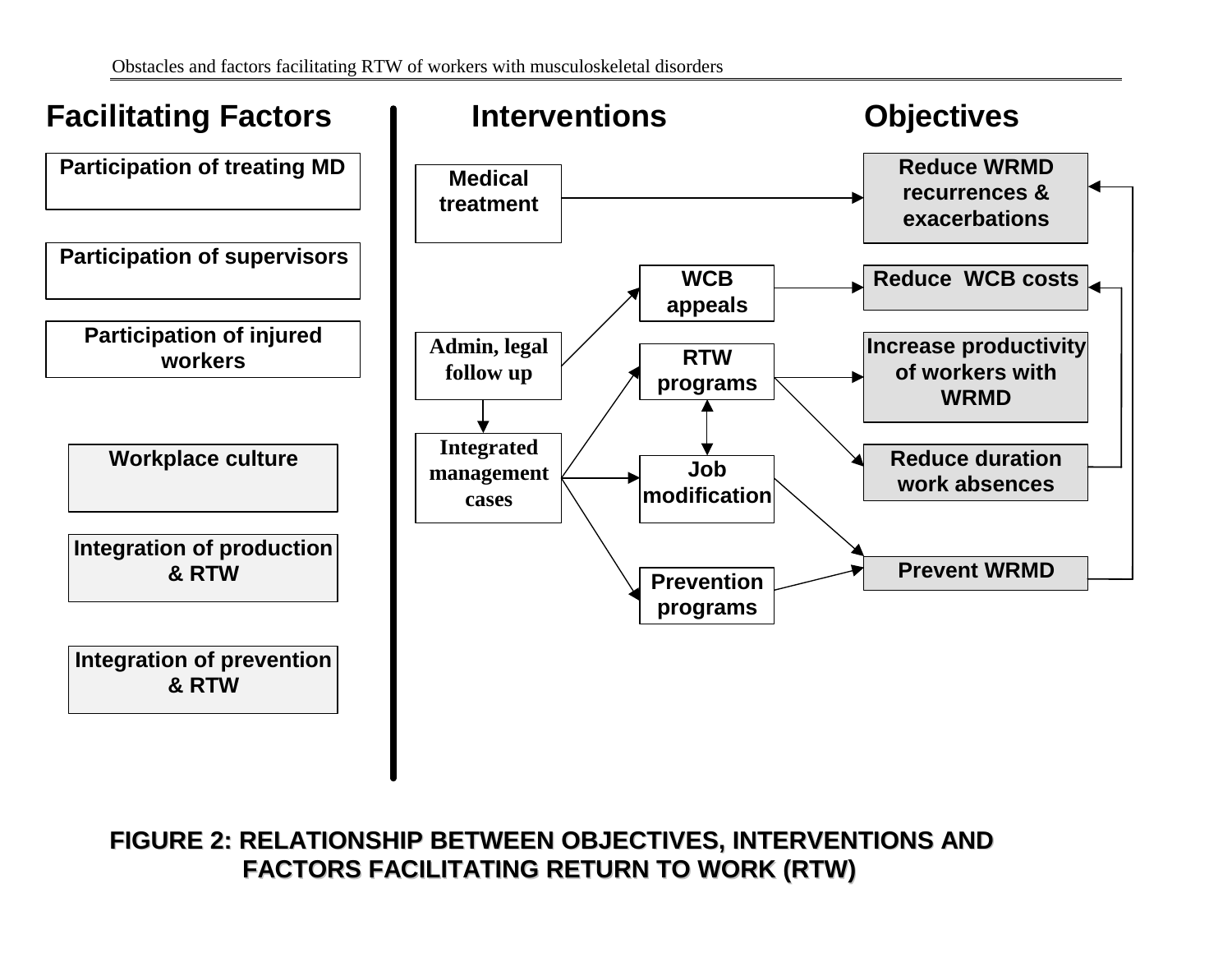![](_page_27_Figure_1.jpeg)

**Figure 3: Factors facilitating the participation of treating physicians in the return to work (RTW) process and the potential benefits of their participation**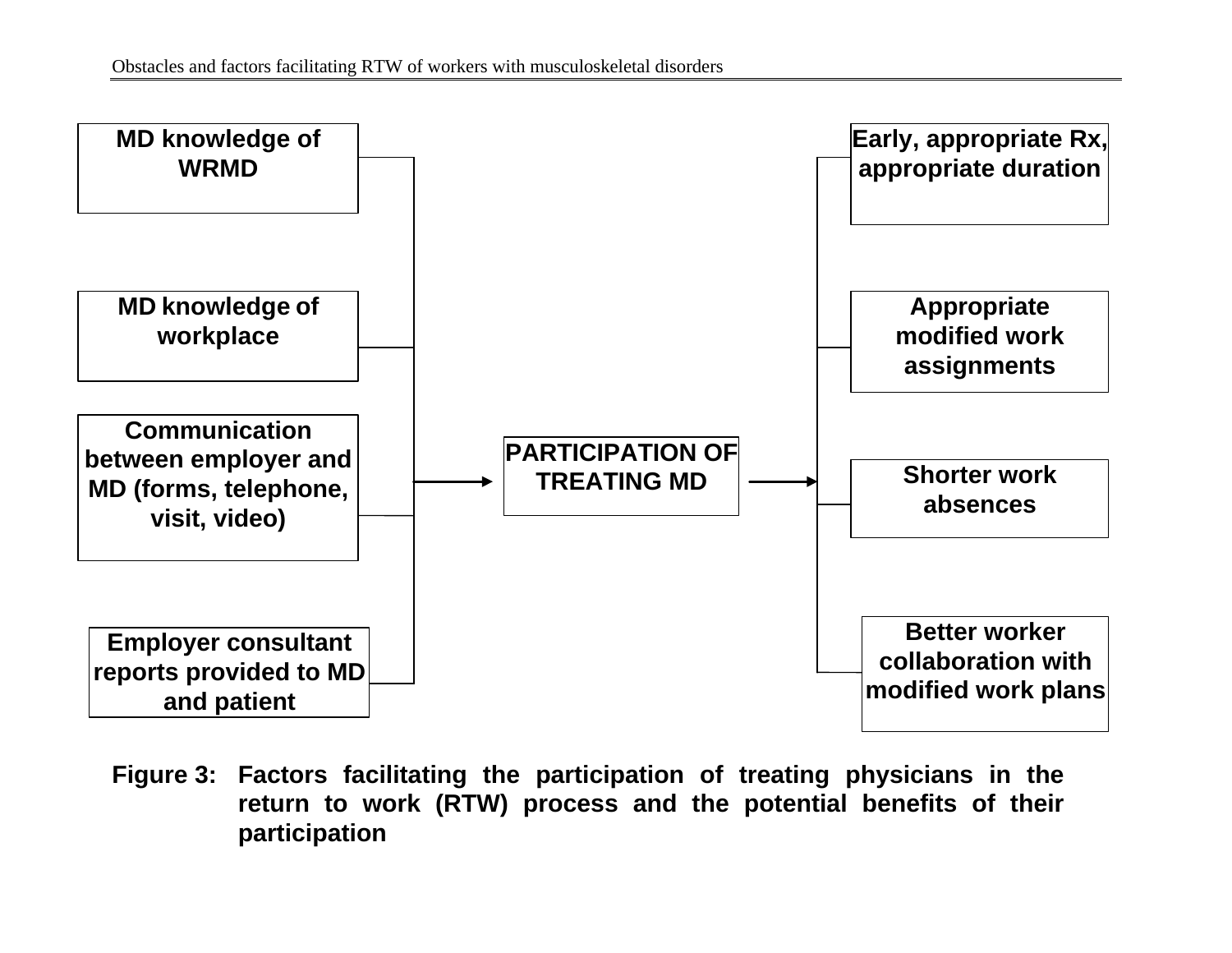![](_page_28_Figure_1.jpeg)

**Figure 4: Factors facilitating the participation of supervisors in the return to work (RTW) process and the potential benefits of their participation**